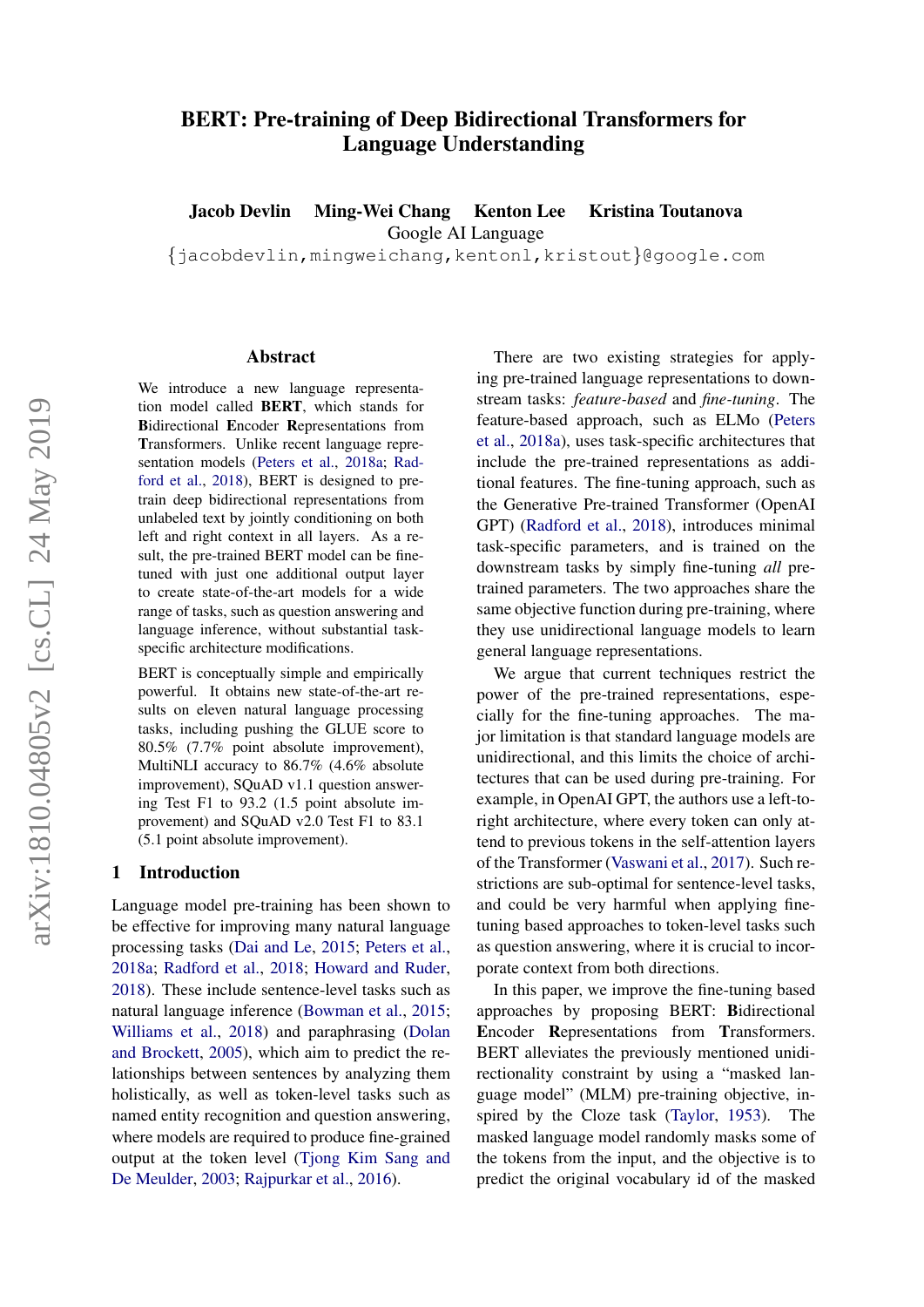word based only on its context. Unlike left-toright language model pre-training, the MLM objective enables the representation to fuse the left and the right context, which allows us to pretrain a deep bidirectional Transformer. In addition to the masked language model, we also use a "next sentence prediction" task that jointly pretrains text-pair representations. The contributions of our paper are as follows:

- We demonstrate the importance of bidirectional pre-training for language representations. Unlike [Radford et al.](#page-10-1) [\(2018\)](#page-10-1), which uses unidirectional language models for pre-training, BERT uses masked language models to enable pretrained deep bidirectional representations. This is also in contrast to [Peters et al.](#page-10-0) [\(2018a\)](#page-10-0), which uses a shallow concatenation of independently trained left-to-right and right-to-left LMs.
- We show that pre-trained representations reduce the need for many heavily-engineered taskspecific architectures. BERT is the first finetuning based representation model that achieves state-of-the-art performance on a large suite of sentence-level *and* token-level tasks, outperforming many task-specific architectures.
- BERT advances the state of the art for eleven NLP tasks. The code and pre-trained models are available at [https://github.com/](https://github.com/google-research/bert) [google-research/bert](https://github.com/google-research/bert).

### 2 Related Work

There is a long history of pre-training general language representations, and we briefly review the most widely-used approaches in this section.

#### 2.1 Unsupervised Feature-based Approaches

Learning widely applicable representations of words has been an active area of research for decades, including non-neural [\(Brown et al.,](#page-9-4) [1992;](#page-9-4) [Ando and Zhang,](#page-9-5) [2005;](#page-9-5) [Blitzer et al.,](#page-9-6) [2006\)](#page-9-6) and neural [\(Mikolov et al.,](#page-10-6) [2013;](#page-10-6) [Pennington et al.,](#page-10-7) [2014\)](#page-10-7) methods. Pre-trained word embeddings are an integral part of modern NLP systems, offering significant improvements over embeddings learned from scratch [\(Turian et al.,](#page-10-8) [2010\)](#page-10-8). To pretrain word embedding vectors, left-to-right language modeling objectives have been used [\(Mnih](#page-10-9) [and Hinton,](#page-10-9) [2009\)](#page-10-9), as well as objectives to discriminate correct from incorrect words in left and right context [\(Mikolov et al.,](#page-10-6) [2013\)](#page-10-6).

These approaches have been generalized to coarser granularities, such as sentence embeddings [\(Kiros et al.,](#page-10-10) [2015;](#page-10-10) [Logeswaran and Lee,](#page-10-11) [2018\)](#page-10-11) or paragraph embeddings [\(Le and Mikolov,](#page-10-12) [2014\)](#page-10-12). To train sentence representations, prior work has used objectives to rank candidate next sentences [\(Jernite et al.,](#page-9-7) [2017;](#page-9-7) [Logeswaran and](#page-10-11) [Lee,](#page-10-11) [2018\)](#page-10-11), left-to-right generation of next sentence words given a representation of the previous sentence [\(Kiros et al.,](#page-10-10) [2015\)](#page-10-10), or denoising autoencoder derived objectives [\(Hill et al.,](#page-9-8) [2016\)](#page-9-8).

ELMo and its predecessor [\(Peters et al.,](#page-10-13) [2017,](#page-10-13) [2018a\)](#page-10-0) generalize traditional word embedding research along a different dimension. They extract *context-sensitive* features from a left-to-right and a right-to-left language model. The contextual representation of each token is the concatenation of the left-to-right and right-to-left representations. When integrating contextual word embeddings with existing task-specific architectures, ELMo advances the state of the art for several major NLP benchmarks [\(Peters et al.,](#page-10-0) [2018a\)](#page-10-0) including question answering [\(Rajpurkar et al.,](#page-10-3) [2016\)](#page-10-3), sentiment analysis [\(Socher et al.,](#page-10-14) [2013\)](#page-10-14), and named entity recognition [\(Tjong Kim Sang and De Meulder,](#page-10-2) [2003\)](#page-10-2). [Melamud et al.](#page-10-15) [\(2016\)](#page-10-15) proposed learning contextual representations through a task to predict a single word from both left and right context using LSTMs. Similar to ELMo, their model is feature-based and not deeply bidirectional. [Fedus](#page-9-9) [et al.](#page-9-9) [\(2018\)](#page-9-9) shows that the cloze task can be used to improve the robustness of text generation models.

### 2.2 Unsupervised Fine-tuning Approaches

As with the feature-based approaches, the first works in this direction only pre-trained word embedding parameters from unlabeled text [\(Col](#page-9-10)[lobert and Weston,](#page-9-10) [2008\)](#page-9-10).

More recently, sentence or document encoders which produce contextual token representations have been pre-trained from unlabeled text and fine-tuned for a supervised downstream task [\(Dai](#page-9-0) [and Le,](#page-9-0) [2015;](#page-9-0) [Howard and Ruder,](#page-9-1) [2018;](#page-9-1) [Radford](#page-10-1) [et al.,](#page-10-1) [2018\)](#page-10-1). The advantage of these approaches is that few parameters need to be learned from scratch. At least partly due to this advantage, OpenAI GPT [\(Radford et al.,](#page-10-1) [2018\)](#page-10-1) achieved previously state-of-the-art results on many sentencelevel tasks from the GLUE benchmark [\(Wang](#page-10-16) [et al.,](#page-10-16) [2018a\)](#page-10-16). Left-to-right language model-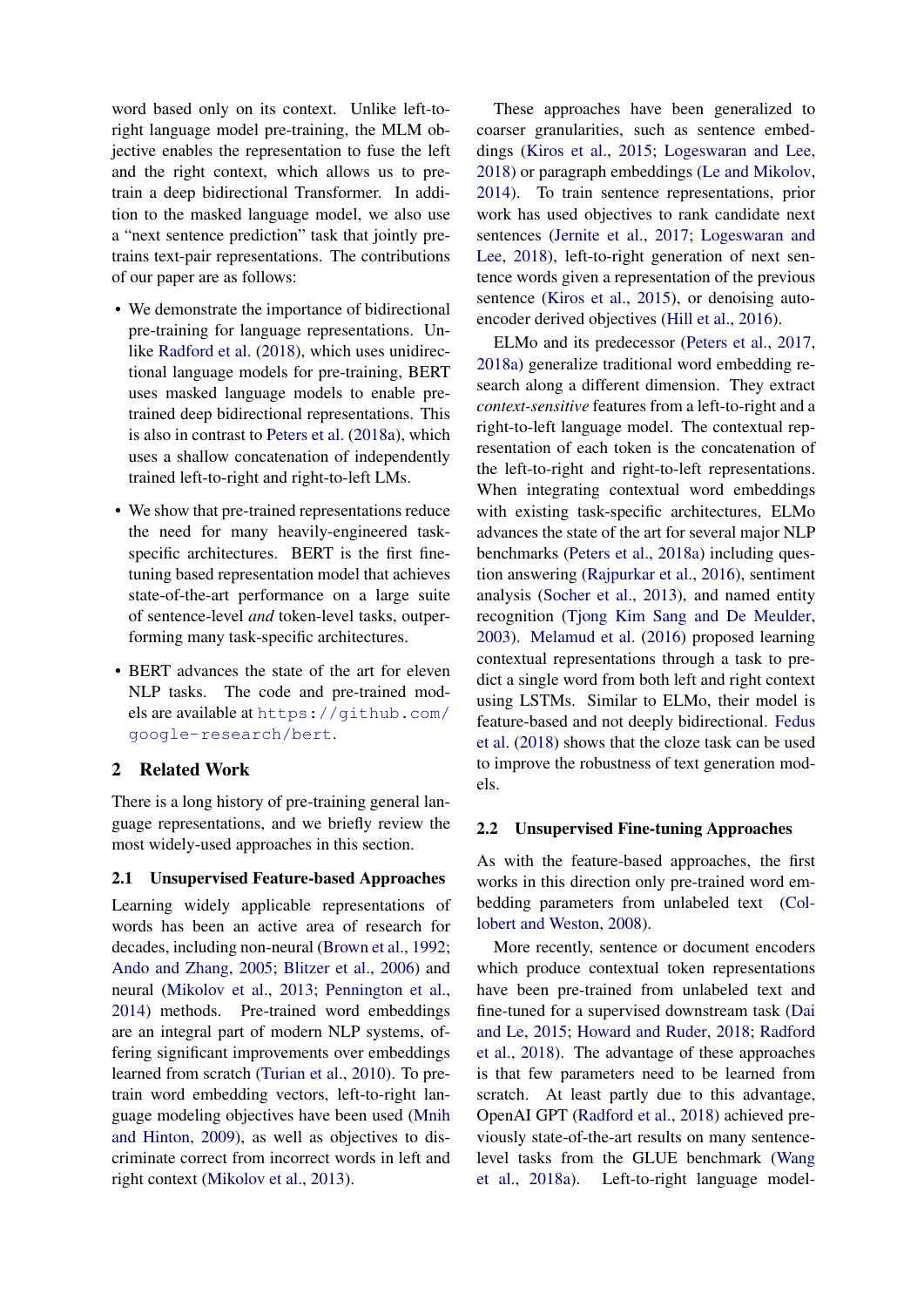<span id="page-2-0"></span>

Figure 1: Overall pre-training and fine-tuning procedures for BERT. Apart from output layers, the same architectures are used in both pre-training and fine-tuning. The same pre-trained model parameters are used to initialize models for different down-stream tasks. During fine-tuning, all parameters are fine-tuned. [CLS] is a special symbol added in front of every input example, and [SEP] is a special separator token (e.g. separating questions/answers).

ing and auto-encoder objectives have been used for pre-training such models [\(Howard and Ruder,](#page-9-1) [2018;](#page-9-1) [Radford et al.,](#page-10-1) [2018;](#page-10-1) [Dai and Le,](#page-9-0) [2015\)](#page-9-0).

### 2.3 Transfer Learning from Supervised Data

There has also been work showing effective transfer from supervised tasks with large datasets, such as natural language inference [\(Conneau et al.,](#page-9-11) [2017\)](#page-9-11) and machine translation [\(McCann et al.,](#page-10-17) [2017\)](#page-10-17). Computer vision research has also demonstrated the importance of transfer learning from large pre-trained models, where an effective recipe is to fine-tune models pre-trained with ImageNet [\(Deng et al.,](#page-9-12) [2009;](#page-9-12) [Yosinski et al.,](#page-11-1) [2014\)](#page-11-1).

### <span id="page-2-5"></span>3 BERT

We introduce BERT and its detailed implementation in this section. There are two steps in our framework: *pre-training* and *fine-tuning*. During pre-training, the model is trained on unlabeled data over different pre-training tasks. For finetuning, the BERT model is first initialized with the pre-trained parameters, and all of the parameters are fine-tuned using labeled data from the downstream tasks. Each downstream task has separate fine-tuned models, even though they are initialized with the same pre-trained parameters. The question-answering example in Figure [1](#page-2-0) will serve as a running example for this section.

A distinctive feature of BERT is its unified architecture across different tasks. There is minimal difference between the pre-trained architecture and the final downstream architecture.

Model Architecture BERT's model architecture is a multi-layer bidirectional Transformer encoder based on the original implementation described in [Vaswani et al.](#page-10-4) [\(2017\)](#page-10-4) and released in the tensor2tensor library.<sup>[1](#page-2-1)</sup> Because the use of Transformers has become common and our implementation is almost identical to the original, we will omit an exhaustive background description of the model architecture and refer readers to [Vaswani et al.](#page-10-4) [\(2017\)](#page-10-4) as well as excellent guides such as "The Annotated Transformer."[2](#page-2-2)

In this work, we denote the number of layers (i.e., Transformer blocks) as  $L$ , the hidden size as H, and the number of self-attention heads as  $A$ .<sup>[3](#page-2-3)</sup> We primarily report results on two model sizes: BERT $_{BASE}$  (L=12, H=768, A=12, Total Parameters=110M) and **BERT**<sub>LARGE</sub> (L=24, H=1024, A=16, Total Parameters=340M).

BERT<sub>BASE</sub> was chosen to have the same model size as OpenAI GPT for comparison purposes. Critically, however, the BERT Transformer uses bidirectional self-attention, while the GPT Transformer uses constrained self-attention where every token can only attend to context to its left.<sup>[4](#page-2-4)</sup>

<span id="page-2-3"></span><span id="page-2-2"></span><span id="page-2-1"></span><sup>1</sup> https://github.com/tensorflow/tensor2tensor 2 http://nlp.seas.harvard.edu/2018/04/03/attention.html  $3$ In all cases we set the feed-forward/filter size to be  $4H$ ,

<span id="page-2-4"></span>i.e., 3072 for the  $H = 768$  and 4096 for the  $H = 1024$ . <sup>4</sup>We note that in the literature the bidirectional Trans-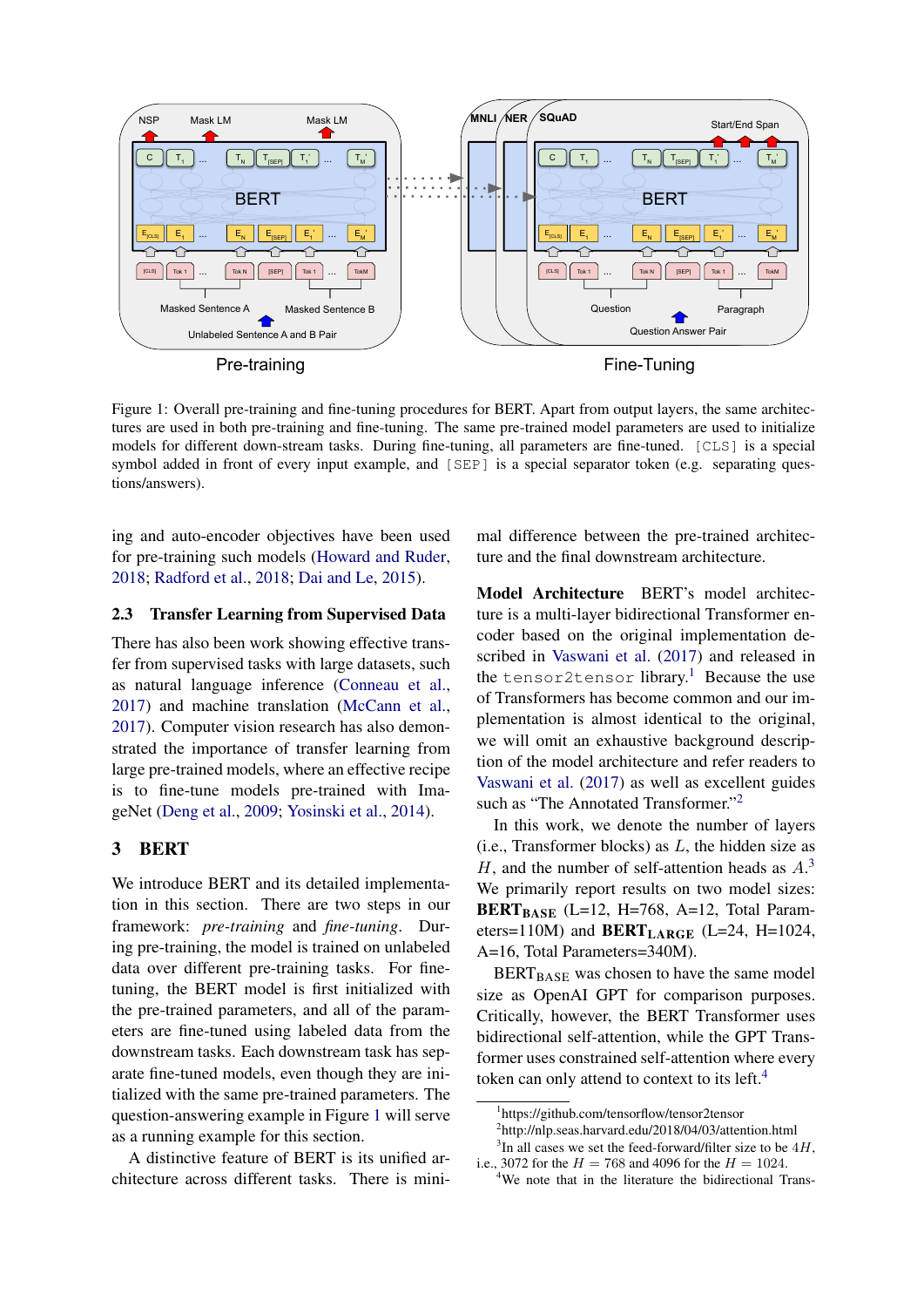Input/Output Representations To make BERT handle a variety of down-stream tasks, our input representation is able to unambiguously represent both a single sentence and a pair of sentences (e.g.,  $\langle$  Question, Answer $\rangle$ ) in one token sequence. Throughout this work, a "sentence" can be an arbitrary span of contiguous text, rather than an actual linguistic sentence. A "sequence" refers to the input token sequence to BERT, which may be a single sentence or two sentences packed together.

We use WordPiece embeddings [\(Wu et al.,](#page-11-2) [2016\)](#page-11-2) with a 30,000 token vocabulary. The first token of every sequence is always a special classification token ([CLS]). The final hidden state corresponding to this token is used as the aggregate sequence representation for classification tasks. Sentence pairs are packed together into a single sequence. We differentiate the sentences in two ways. First, we separate them with a special token ([SEP]). Second, we add a learned embedding to every token indicating whether it belongs to sentence A or sentence B. As shown in Figure [1,](#page-2-0) we denote input embedding as  $E$ , the final hidden vector of the special [CLS] token as  $C \in \mathbb{R}^H$ , and the final hidden vector for the  $i<sup>th</sup>$  input token as  $T_i \in \mathbb{R}^H$ .

For a given token, its input representation is constructed by summing the corresponding token, segment, and position embeddings. A visualization of this construction can be seen in Figure [2.](#page-4-0)

### <span id="page-3-2"></span>3.1 Pre-training BERT

Unlike [Peters et al.](#page-10-0) [\(2018a\)](#page-10-0) and [Radford et al.](#page-10-1) [\(2018\)](#page-10-1), we do not use traditional left-to-right or right-to-left language models to pre-train BERT. Instead, we pre-train BERT using two unsupervised tasks, described in this section. This step is presented in the left part of Figure [1.](#page-2-0)

Task #1: Masked LM Intuitively, it is reasonable to believe that a deep bidirectional model is strictly more powerful than either a left-to-right model or the shallow concatenation of a left-toright and a right-to-left model. Unfortunately, standard conditional language models can only be trained left-to-right *or* right-to-left, since bidirectional conditioning would allow each word to indirectly "see itself", and the model could trivially predict the target word in a multi-layered context.

In order to train a deep bidirectional representation, we simply mask some percentage of the input tokens at random, and then predict those masked tokens. We refer to this procedure as a "masked LM" (MLM), although it is often referred to as a *Cloze* task in the literature [\(Taylor,](#page-10-5) [1953\)](#page-10-5). In this case, the final hidden vectors corresponding to the mask tokens are fed into an output softmax over the vocabulary, as in a standard LM. In all of our experiments, we mask 15% of all WordPiece tokens in each sequence at random. In contrast to denoising auto-encoders [\(Vincent et al.,](#page-10-18) [2008\)](#page-10-18), we only predict the masked words rather than reconstructing the entire input.

Although this allows us to obtain a bidirectional pre-trained model, a downside is that we are creating a mismatch between pre-training and fine-tuning, since the [MASK] token does not appear during fine-tuning. To mitigate this, we do not always replace "masked" words with the actual [MASK] token. The training data generator chooses 15% of the token positions at random for prediction. If the  $i$ -th token is chosen, we replace the *i*-th token with (1) the [MASK] token  $80\%$  of the time  $(2)$  a random token  $10\%$  of the time  $(3)$ the unchanged  $i$ -th token 10% of the time. Then,  $T_i$  will be used to predict the original token with cross entropy loss. We compare variations of this procedure in Appendix [C.2.](#page-15-0)

Task #2: Next Sentence Prediction (NSP) Many important downstream tasks such as Question Answering (QA) and Natural Language Inference (NLI) are based on understanding the *relationship* between two sentences, which is not directly captured by language modeling. In order to train a model that understands sentence relationships, we pre-train for a binarized *next sentence prediction* task that can be trivially generated from any monolingual corpus. Specifically, when choosing the sentences A and B for each pretraining example, 50% of the time B is the actual next sentence that follows A (labeled as  $IsNext$ ), and 50% of the time it is a random sentence from the corpus (labeled as NotNext). As we show in Figure [1,](#page-2-0) C is used for next sentence prediction  $(NSP)$ .<sup>[5](#page-3-0)</sup> Despite its simplicity, we demonstrate in Section [5.1](#page-7-0) that pre-training towards this task is very beneficial to both QA and NLI. [6](#page-3-1)

former is often referred to as a "Transformer encoder" while the left-context-only version is referred to as a "Transformer decoder" since it can be used for text generation.

<span id="page-3-1"></span><span id="page-3-0"></span> $5$ The final model achieves 97%-98% accuracy on NSP.

<sup>&</sup>lt;sup>6</sup>The vector  $C$  is not a meaningful sentence representation without fine-tuning, since it was trained with NSP.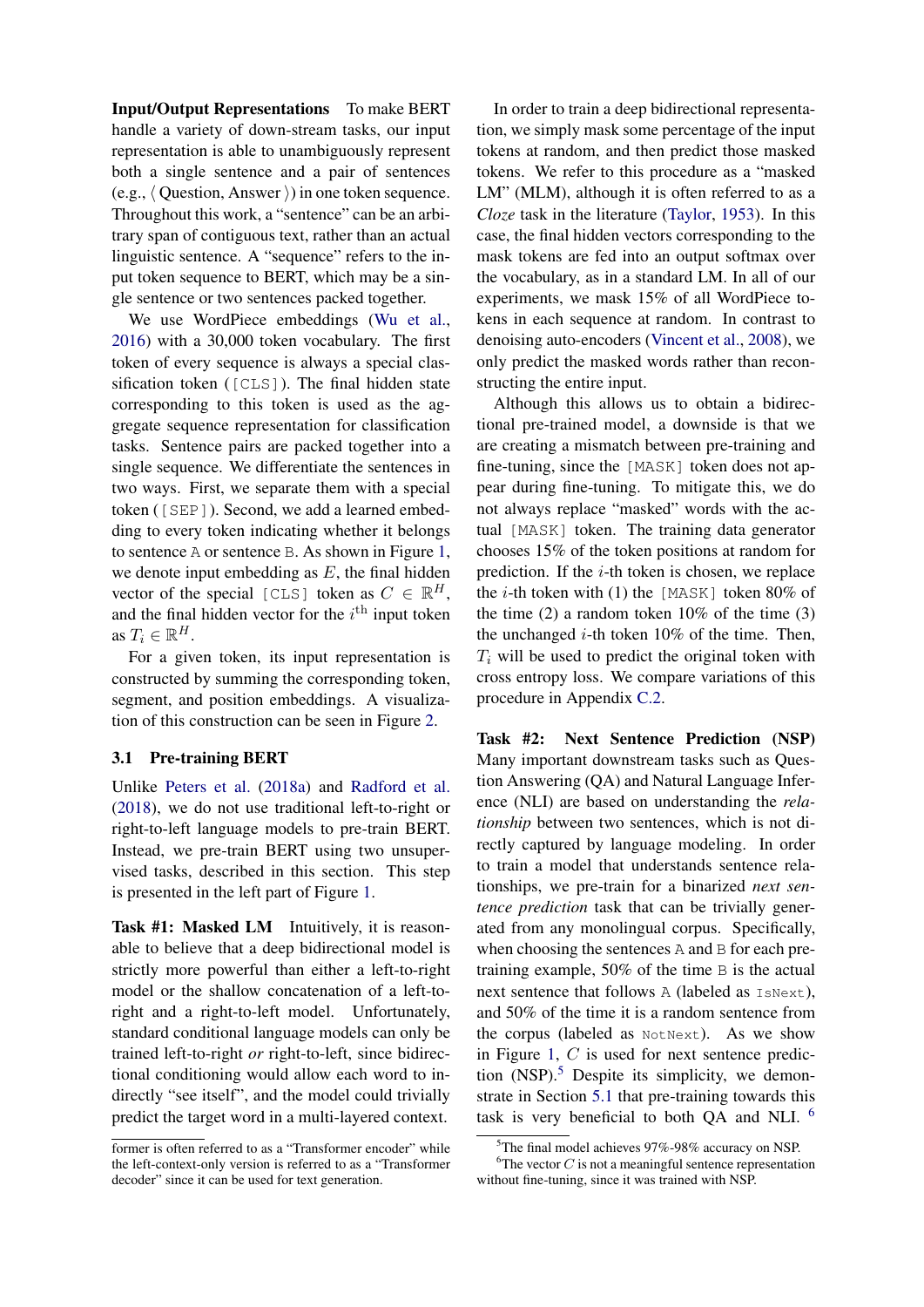<span id="page-4-0"></span>

Figure 2: BERT input representation. The input embeddings are the sum of the token embeddings, the segmentation embeddings and the position embeddings.

The NSP task is closely related to representationlearning objectives used in [Jernite et al.](#page-9-7) [\(2017\)](#page-9-7) and [Logeswaran and Lee](#page-10-11) [\(2018\)](#page-10-11). However, in prior work, only sentence embeddings are transferred to down-stream tasks, where BERT transfers all parameters to initialize end-task model parameters.

Pre-training data The pre-training procedure largely follows the existing literature on language model pre-training. For the pre-training corpus we use the BooksCorpus (800M words) [\(Zhu et al.,](#page-11-3) [2015\)](#page-11-3) and English Wikipedia (2,500M words). For Wikipedia we extract only the text passages and ignore lists, tables, and headers. It is critical to use a document-level corpus rather than a shuffled sentence-level corpus such as the Billion Word Benchmark [\(Chelba et al.,](#page-9-13) [2013\)](#page-9-13) in order to extract long contiguous sequences.

### 3.2 Fine-tuning BERT

Fine-tuning is straightforward since the selfattention mechanism in the Transformer allows BERT to model many downstream tasks whether they involve single text or text pairs—by swapping out the appropriate inputs and outputs. For applications involving text pairs, a common pattern is to independently encode text pairs before applying bidirectional cross attention, such as [Parikh et al.](#page-10-19) [\(2016\)](#page-10-19); [Seo et al.](#page-10-20) [\(2017\)](#page-10-20). BERT instead uses the self-attention mechanism to unify these two stages, as encoding a concatenated text pair with self-attention effectively includes *bidirectional* cross attention between two sentences.

For each task, we simply plug in the taskspecific inputs and outputs into BERT and finetune all the parameters end-to-end. At the input, sentence A and sentence B from pre-training are analogous to (1) sentence pairs in paraphrasing, (2) hypothesis-premise pairs in entailment, (3) question-passage pairs in question answering, and (4) a degenerate text-∅ pair in text classification or sequence tagging. At the output, the token representations are fed into an output layer for tokenlevel tasks, such as sequence tagging or question answering, and the [CLS] representation is fed into an output layer for classification, such as entailment or sentiment analysis.

Compared to pre-training, fine-tuning is relatively inexpensive. All of the results in the paper can be replicated in at most 1 hour on a single Cloud TPU, or a few hours on a GPU, starting from the exact same pre-trained model.<sup>[7](#page-4-1)</sup> We describe the task-specific details in the corresponding subsections of Section [4.](#page-4-2) More details can be found in Appendix [A.5.](#page-13-0)

#### <span id="page-4-2"></span>4 Experiments

In this section, we present BERT fine-tuning results on 11 NLP tasks.

### 4.1 GLUE

The General Language Understanding Evaluation (GLUE) benchmark [\(Wang et al.,](#page-10-16) [2018a\)](#page-10-16) is a collection of diverse natural language understanding tasks. Detailed descriptions of GLUE datasets are included in Appendix [B.1.](#page-13-1)

To fine-tune on GLUE, we represent the input sequence (for single sentence or sentence pairs) as described in Section [3,](#page-2-5) and use the final hidden vector  $C \in \mathbb{R}^H$  corresponding to the first input token  $(\lceil CLS \rceil)$  as the aggregate representation. The only new parameters introduced during fine-tuning are classification layer weights  $W \in$  $\mathbb{R}^{K \times H}$ , where K is the number of labels. We compute a standard classification loss with  $C$  and  $W$ . i.e.,  $log(softmax(CW^T))$ .

<span id="page-4-3"></span>8 See (10) in <https://gluebenchmark.com/faq>.

<span id="page-4-1"></span><sup>&</sup>lt;sup>7</sup> For example, the BERT SQuAD model can be trained in around 30 minutes on a single Cloud TPU to achieve a Dev F1 score of 91.0%.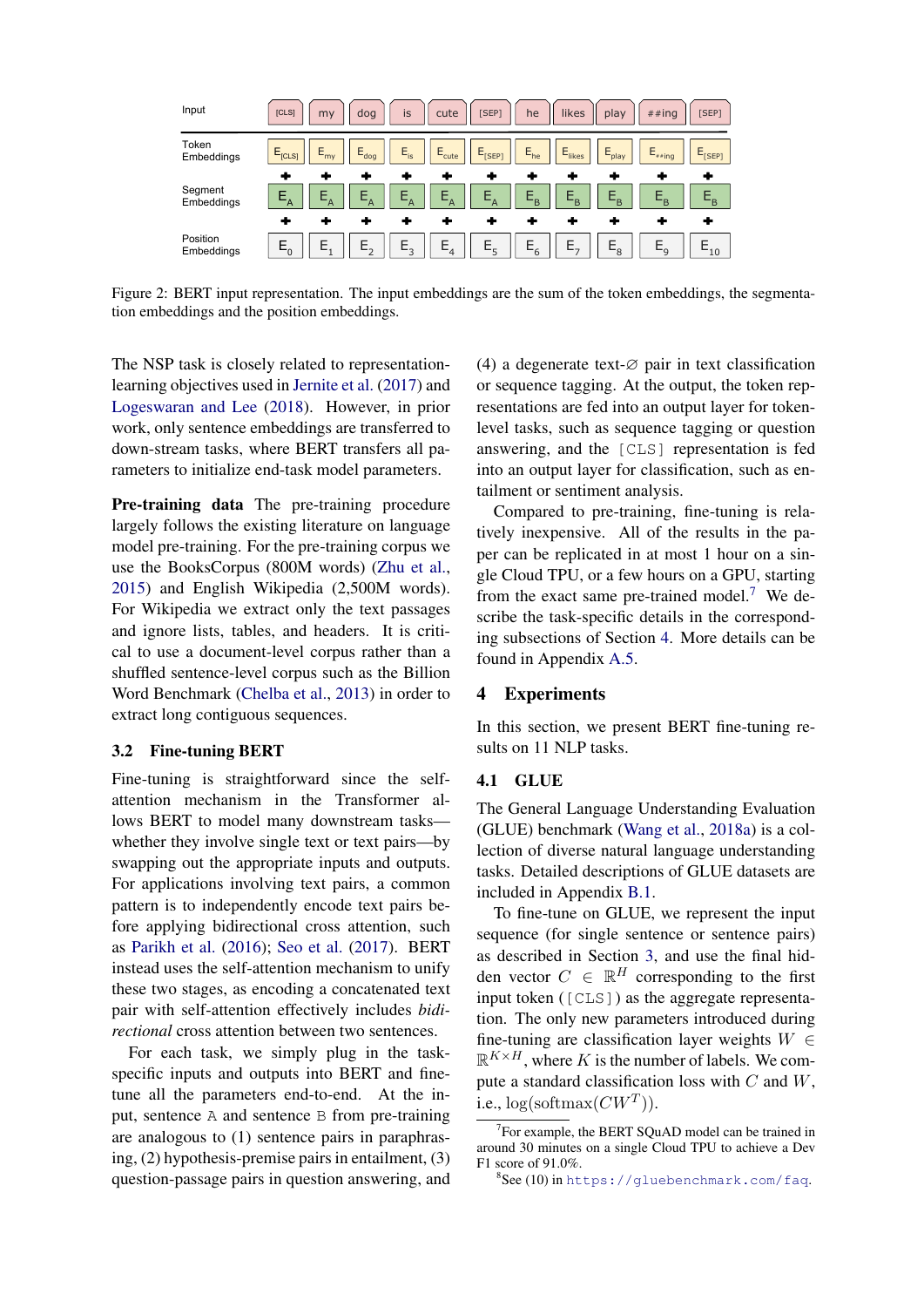<span id="page-5-1"></span>

| System                      | $MNLI-(m/mm)$ | OOP  | ONLI | $SST-2$ | CoLA | STS-B | <b>MRPC</b> | <b>RTE</b> | <b>Average</b> |
|-----------------------------|---------------|------|------|---------|------|-------|-------------|------------|----------------|
|                             | 392k          | 363k | 108k | 67k     | 8.5k | 5.7k  | 3.5k        | 2.5k       |                |
| Pre-OpenAI SOTA             | 80.6/80.1     | 66.1 | 82.3 | 93.2    | 35.0 | 81.0  | 86.0        | 61.7       | 74.0           |
| BiLSTM+ELMo+Attn            | 76.4/76.1     | 64.8 | 79.8 | 90.4    | 36.0 | 73.3  | 84.9        | 56.8       | 71.0           |
| OpenAI GPT                  | 82.1/81.4     | 70.3 | 87.4 | 91.3    | 45.4 | 80.0  | 82.3        | 56.0       | 75.1           |
| <b>BERT</b> <sub>BASE</sub> | 84.6/83.4     | 71.2 | 90.5 | 93.5    | 52.1 | 85.8  | 88.9        | 66.4       | 79.6           |
| BERT <sub>LARGE</sub>       | 86.7/85.9     | 72.1 | 92.7 | 94.9    | 60.5 | 86.5  | 89.3        | 70.1       | 82.1           |

Table 1: GLUE Test results, scored by the evaluation server (<https://gluebenchmark.com/leaderboard>). The number below each task denotes the number of training examples. The "Average" column is slightly different than the official GLUE score, since we exclude the problematic WNLI set.<sup>[8](#page-4-3)</sup> BERT and OpenAI GPT are singlemodel, single task. F1 scores are reported for QQP and MRPC, Spearman correlations are reported for STS-B, and accuracy scores are reported for the other tasks. We exclude entries that use BERT as one of their components.

We use a batch size of 32 and fine-tune for 3 epochs over the data for all GLUE tasks. For each task, we selected the best fine-tuning learning rate (among 5e-5, 4e-5, 3e-5, and 2e-5) on the Dev set. Additionally, for BERT<sub>LARGE</sub> we found that finetuning was sometimes unstable on small datasets, so we ran several random restarts and selected the best model on the Dev set. With random restarts, we use the same pre-trained checkpoint but perform different fine-tuning data shuffling and clas-sifier layer initialization.<sup>[9](#page-5-0)</sup>

Results are presented in Table [1.](#page-5-1) Both  $BERT<sub>BASE</sub>$  and  $BERT<sub>LARGE</sub>$  outperform all systems on all tasks by a substantial margin, obtaining 4.5% and 7.0% respective average accuracy improvement over the prior state of the art. Note that BERT<sub>BASE</sub> and OpenAI GPT are nearly identical in terms of model architecture apart from the attention masking. For the largest and most widely reported GLUE task, MNLI, BERT obtains a 4.6% absolute accuracy improvement. On the official GLUE leaderboard<sup>[10](#page-5-2)</sup>, BERT<sub>LARGE</sub> obtains a score of 80.5, compared to OpenAI GPT, which obtains 72.8 as of the date of writing.

We find that  $BERT_{LARGE}$  significantly outperforms  $BERT_{BASE}$  across all tasks, especially those with very little training data. The effect of model size is explored more thoroughly in Section [5.2.](#page-7-1)

#### 4.2 SQuAD v1.1

The Stanford Question Answering Dataset (SQuAD v1.1) is a collection of 100k crowdsourced question/answer pairs [\(Rajpurkar et al.,](#page-10-3) [2016\)](#page-10-3). Given a question and a passage from

Wikipedia containing the answer, the task is to predict the answer text span in the passage.

As shown in Figure [1,](#page-2-0) in the question answering task, we represent the input question and passage as a single packed sequence, with the question using the A embedding and the passage using the B embedding. We only introduce a start vector  $S \in \mathbb{R}^H$  and an end vector  $E \in \mathbb{R}^H$  during fine-tuning. The probability of word  $i$  being the start of the answer span is computed as a dot product between  $T_i$  and  $S$  followed by a softmax over all of the words in the paragraph:  $P_i = \frac{e^{S \cdot T_i}}{\sum_{n \in \mathcal{S}_i} S_n}$  $\frac{e^{\omega_{1}}}{\sum_{j}e^{S\cdot T_{j}}}.$ The analogous formula is used for the end of the answer span. The score of a candidate span from position i to position j is defined as  $S \cdot T_i + E \cdot T_j$ , and the maximum scoring span where  $j \geq i$  is used as a prediction. The training objective is the sum of the log-likelihoods of the correct start and end positions. We fine-tune for 3 epochs with a learning rate of 5e-5 and a batch size of 32.

Table [2](#page-6-0) shows top leaderboard entries as well as results from top published systems [\(Seo et al.,](#page-10-20) [2017;](#page-10-20) [Clark and Gardner,](#page-9-14) [2018;](#page-9-14) [Peters et al.,](#page-10-0) [2018a;](#page-10-0) [Hu et al.,](#page-9-15) [2018\)](#page-9-15). The top results from the SQuAD leaderboard do not have up-to-date public system descriptions available, $^{11}$  $^{11}$  $^{11}$  and are allowed to use any public data when training their systems. We therefore use modest data augmentation in our system by first fine-tuning on TriviaQA [\(Joshi](#page-10-21) [et al.,](#page-10-21) [2017\)](#page-10-21) befor fine-tuning on SQuAD.

Our best performing system outperforms the top leaderboard system by +1.5 F1 in ensembling and +1.3 F1 as a single system. In fact, our single BERT model outperforms the top ensemble system in terms of F1 score. Without TriviaQA fine-

<span id="page-5-0"></span><sup>&</sup>lt;sup>9</sup>The GLUE data set distribution does not include the Test labels, and we only made a single GLUE evaluation server submission for each of  $BERT_{BASE}$  and  $BERT_{LARGE}$ .

<span id="page-5-2"></span><sup>10</sup>https://gluebenchmark.com/leaderboard

<span id="page-5-3"></span> $11$ OANet is described in [Yu et al.](#page-11-4) [\(2018\)](#page-11-4), but the system has improved substantially after publication.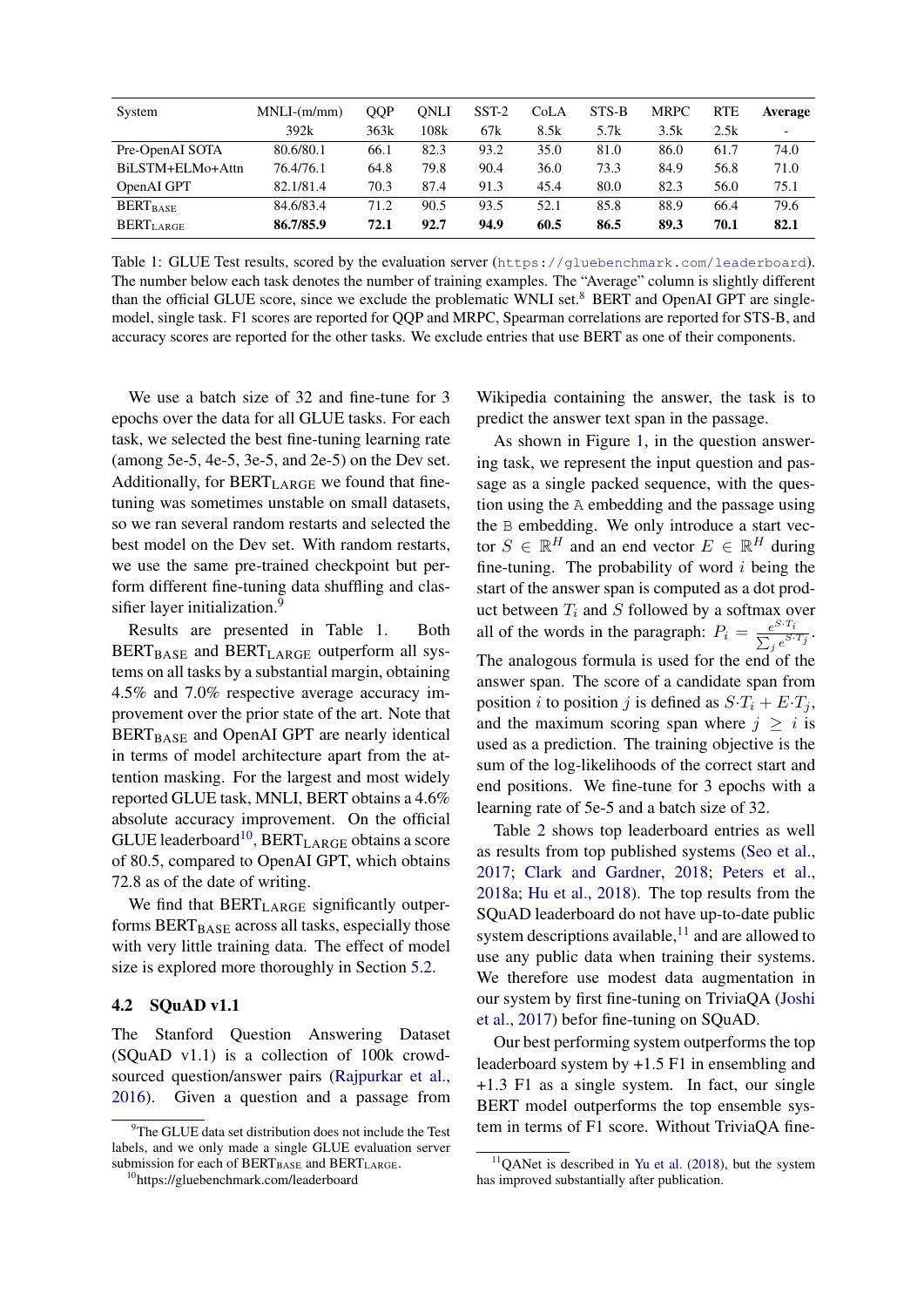<span id="page-6-0"></span>

| System                                   |      | Dev  | <b>Test</b> |      |
|------------------------------------------|------|------|-------------|------|
|                                          | EМ   | F1   | EМ          | F1   |
| Top Leaderboard Systems (Dec 10th, 2018) |      |      |             |      |
| Human                                    |      |      | 82.3        | 91.2 |
| #1 Ensemble - nlnet                      |      |      | 86.0        | 91.7 |
| #2 Ensemble - OANet                      |      |      | 84.5        | 90.5 |
| Published                                |      |      |             |      |
| BiDAF+ELMo (Single)                      |      | 85.6 |             | 85.8 |
| R.M. Reader (Ensemble)                   | 81.2 | 87.9 | 82.3        | 88.5 |
| Ours                                     |      |      |             |      |
| $BERT_{BASE}$ (Single)                   | 80.8 | 88.5 |             |      |
| $BERT_{LARGE}$ (Single)                  | 84.1 | 90.9 |             |      |
| $BERT_{LARGE}$ (Ensemble)                | 85.8 | 91.8 |             |      |
| $BERT_{LARGE}$ (Sgl.+TriviaQA)           | 84.2 | 91.1 | 85.1        | 91.8 |
| $BERT_{LARGE}$ (Ens.+TriviaOA)           | 86.2 | 92.2 | 87.4        | 93.2 |

Table 2: SQuAD 1.1 results. The BERT ensemble is 7x systems which use different pre-training checkpoints and fine-tuning seeds.

<span id="page-6-2"></span>

| System                                   |      | Dev  |                | <b>Test</b> |  |
|------------------------------------------|------|------|----------------|-------------|--|
|                                          | EМ   | - F1 | EM             | F1          |  |
| Top Leaderboard Systems (Dec 10th, 2018) |      |      |                |             |  |
| Human                                    |      |      | 86.3 89.0 86.9 | 89.5        |  |
| #1 Single - MIR-MRC (F-Net)              |      |      | 74.8 78.0      |             |  |
| $#2$ Single - nlnet                      |      |      | 74.2 77.1      |             |  |
| Published                                |      |      |                |             |  |
| unet (Ensemble)                          |      |      | 71.4 74.9      |             |  |
| $SLOA+ (Single)$                         |      |      | 71.4 74.4      |             |  |
| Ours                                     |      |      |                |             |  |
| BERT <sub>LARGE</sub> (Single)           | 78.7 | 81.9 | 80.0           | 83.1        |  |

Table 3: SQuAD 2.0 results. We exclude entries that use BERT as one of their components.

tuning data, we only lose 0.1-0.4 F1, still outper-forming all existing systems by a wide margin.<sup>[12](#page-6-1)</sup>

### 4.3 SQuAD v2.0

The SQuAD 2.0 task extends the SQuAD 1.1 problem definition by allowing for the possibility that no short answer exists in the provided paragraph, making the problem more realistic.

We use a simple approach to extend the SQuAD v1.1 BERT model for this task. We treat questions that do not have an answer as having an answer span with start and end at the [CLS] token. The probability space for the start and end answer span positions is extended to include the position of the [CLS] token. For prediction, we compare the score of the no-answer span:  $s_{\text{null}} =$  $S\cdot C + E\cdot C$  to the score of the best non-null span

<span id="page-6-3"></span>

| System                                                              | Dev Test               |              |
|---------------------------------------------------------------------|------------------------|--------------|
| ESIM+GloVe<br>ESIM+ELMo<br>OpenAI GPT                               | 51.9 52.7<br>59.1 59.2 | 78.0         |
| <b>BERT</b> <sub>BASE</sub><br><b>BERTLARGE</b>                     | 81.6<br>86.6 86.3      |              |
| Human $(expert)$ <sup>†</sup><br>Human (5 annotations) <sup>†</sup> |                        | 85.0<br>88.0 |

Table 4: SWAG Dev and Test accuracies. †Human performance is measured with 100 samples, as reported in the SWAG paper.

 $\hat{s}_{i,j} = \max_{j>i} S \cdot T_i + E \cdot T_j$ . We predict a non-null answer when  $s_{i,j} > s_{\text{null}} + \tau$ , where the threshold  $\tau$  is selected on the dev set to maximize F1. We did not use TriviaQA data for this model. We fine-tuned for 2 epochs with a learning rate of 5e-5 and a batch size of 48.

The results compared to prior leaderboard entries and top published work [\(Sun et al.,](#page-10-22) [2018;](#page-10-22) [Wang et al.,](#page-11-5) [2018b\)](#page-11-5) are shown in Table [3,](#page-6-2) excluding systems that use BERT as one of their components. We observe a +5.1 F1 improvement over the previous best system.

### 4.4 SWAG

The Situations With Adversarial Generations (SWAG) dataset contains 113k sentence-pair completion examples that evaluate grounded commonsense inference [\(Zellers et al.,](#page-11-6) [2018\)](#page-11-6). Given a sentence, the task is to choose the most plausible continuation among four choices.

When fine-tuning on the SWAG dataset, we construct four input sequences, each containing the concatenation of the given sentence (sentence A) and a possible continuation (sentence B). The only task-specific parameters introduced is a vector whose dot product with the [CLS] token representation C denotes a score for each choice which is normalized with a softmax layer.

We fine-tune the model for 3 epochs with a learning rate of 2e-5 and a batch size of 16. Re-sults are presented in Table [4.](#page-6-3) BERT<sub>LARGE</sub> outperforms the authors' baseline ESIM+ELMo system by +27.1% and OpenAI GPT by 8.3%.

### 5 Ablation Studies

In this section, we perform ablation experiments over a number of facets of BERT in order to better understand their relative importance. Additional

<span id="page-6-1"></span> $12$ The TriviaOA data we used consists of paragraphs from TriviaQA-Wiki formed of the first 400 tokens in documents, that contain at least one of the provided possible answers.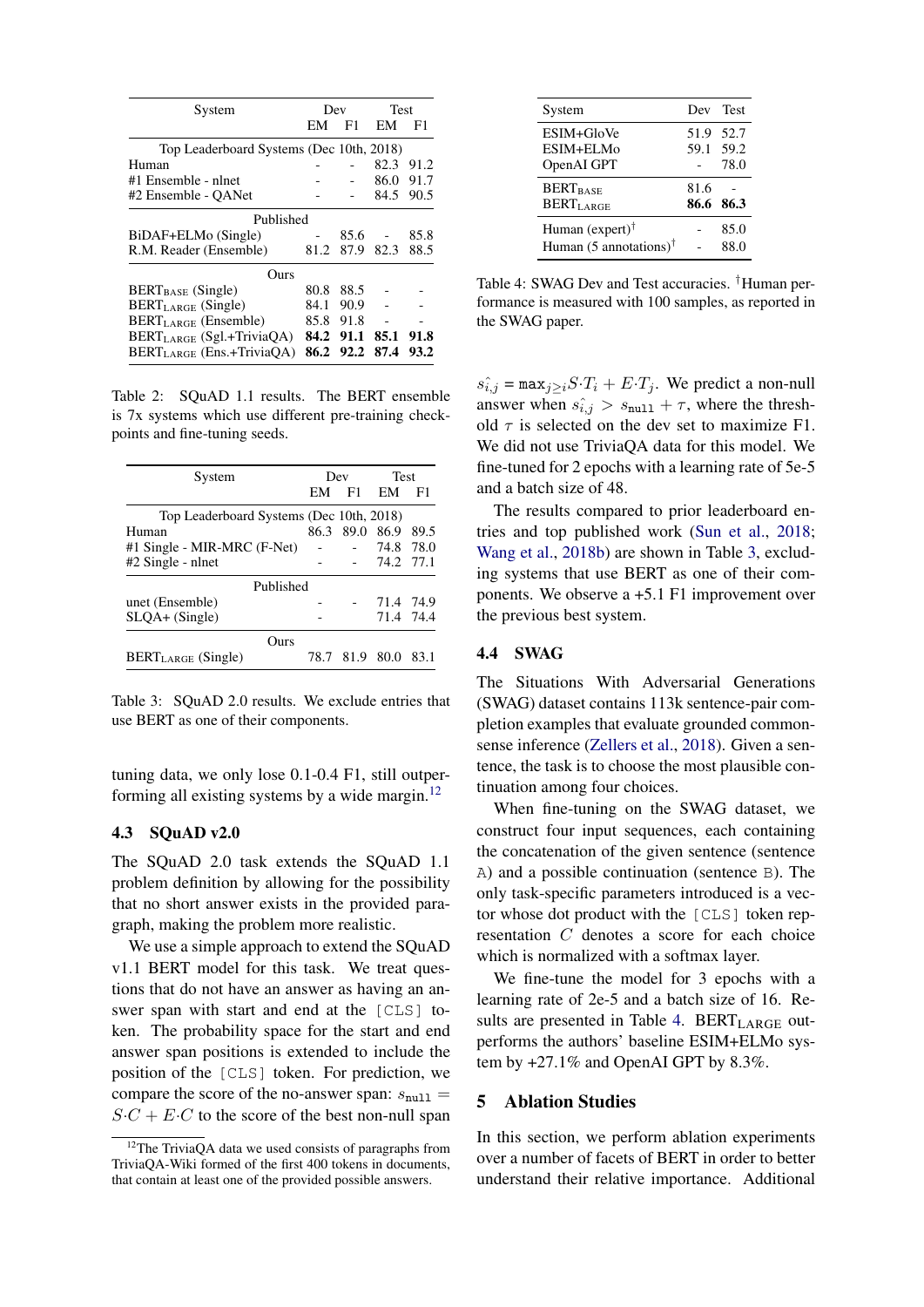<span id="page-7-2"></span>

| Tasks                       | MNLI-m QNLI MRPC SST-2 SQuAD |      |                         |      |      |
|-----------------------------|------------------------------|------|-------------------------|------|------|
|                             | (Acc)                        |      | $(Acc)$ $(Acc)$ $(Acc)$ |      | (F1) |
| <b>BERT</b> <sub>BASE</sub> | 84.4                         | 88.4 | 86.7                    | 92.7 | 88.5 |
| No NSP                      | 83.9                         | 84.9 | 86.5                    | 92.6 | 87.9 |
| LTR & No NSP                | 82.1                         | 84.3 | 77.5                    | 92.1 | 77.8 |
| $+$ BiLSTM                  | 82.1                         | 84.1 | 75.7                    | 91.6 | 84.9 |

Table 5: Ablation over the pre-training tasks using the BERT $_{\text{BAGE}}$  architecture. "No NSP" is trained without the next sentence prediction task. "LTR & No NSP" is trained as a left-to-right LM without the next sentence prediction, like OpenAI GPT. "+ BiLSTM" adds a randomly initialized BiLSTM on top of the "LTR + No NSP" model during fine-tuning.

ablation studies can be found in Appendix [C.](#page-15-1)

### <span id="page-7-0"></span>5.1 Effect of Pre-training Tasks

We demonstrate the importance of the deep bidirectionality of BERT by evaluating two pretraining objectives using exactly the same pretraining data, fine-tuning scheme, and hyperparameters as  $BERT_{BASE}$ :

No NSP: A bidirectional model which is trained using the "masked LM" (MLM) but without the "next sentence prediction" (NSP) task.

LTR & No NSP: A left-context-only model which is trained using a standard Left-to-Right (LTR) LM, rather than an MLM. The left-only constraint was also applied at fine-tuning, because removing it introduced a pre-train/fine-tune mismatch that degraded downstream performance. Additionally, this model was pre-trained without the NSP task. This is directly comparable to OpenAI GPT, but using our larger training dataset, our input representation, and our fine-tuning scheme.

We first examine the impact brought by the NSP task. In Table [5,](#page-7-2) we show that removing NSP hurts performance significantly on QNLI, MNLI, and SQuAD 1.1. Next, we evaluate the impact of training bidirectional representations by comparing "No NSP" to "LTR & No NSP". The LTR model performs worse than the MLM model on all tasks, with large drops on MRPC and SQuAD.

For SQuAD it is intuitively clear that a LTR model will perform poorly at token predictions, since the token-level hidden states have no rightside context. In order to make a good faith attempt at strengthening the LTR system, we added a randomly initialized BiLSTM on top. This does significantly improve results on SQuAD, but the results are still far worse than those of the pretrained bidirectional models. The BiLSTM hurts performance on the GLUE tasks.

We recognize that it would also be possible to train separate LTR and RTL models and represent each token as the concatenation of the two models, as ELMo does. However: (a) this is twice as expensive as a single bidirectional model; (b) this is non-intuitive for tasks like QA, since the RTL model would not be able to condition the answer on the question; (c) this it is strictly less powerful than a deep bidirectional model, since it can use both left and right context at every layer.

### <span id="page-7-1"></span>5.2 Effect of Model Size

In this section, we explore the effect of model size on fine-tuning task accuracy. We trained a number of BERT models with a differing number of layers, hidden units, and attention heads, while otherwise using the same hyperparameters and training procedure as described previously.

Results on selected GLUE tasks are shown in Table [6.](#page-8-0) In this table, we report the average Dev Set accuracy from 5 random restarts of fine-tuning. We can see that larger models lead to a strict accuracy improvement across all four datasets, even for MRPC which only has 3,600 labeled training examples, and is substantially different from the pre-training tasks. It is also perhaps surprising that we are able to achieve such significant improvements on top of models which are already quite large relative to the existing literature. For example, the largest Transformer explored in [Vaswani et al.](#page-10-4) [\(2017\)](#page-10-4) is (L=6, H=1024, A=16) with 100M parameters for the encoder, and the largest Transformer we have found in the literature is  $(L=64, H=512, A=2)$  with 235M parameters [\(Al-Rfou et al.,](#page-9-16) [2018\)](#page-9-16). By contrast,  $BERT_{BASE}$ contains 110M parameters and BERT<sub>LARGE</sub> contains 340M parameters.

It has long been known that increasing the model size will lead to continual improvements on large-scale tasks such as machine translation and language modeling, which is demonstrated by the LM perplexity of held-out training data shown in Table [6.](#page-8-0) However, we believe that this is the first work to demonstrate convincingly that scaling to extreme model sizes also leads to large improvements on very small scale tasks, provided that the model has been sufficiently pre-trained. [Peters et al.](#page-10-23) [\(2018b\)](#page-10-23) presented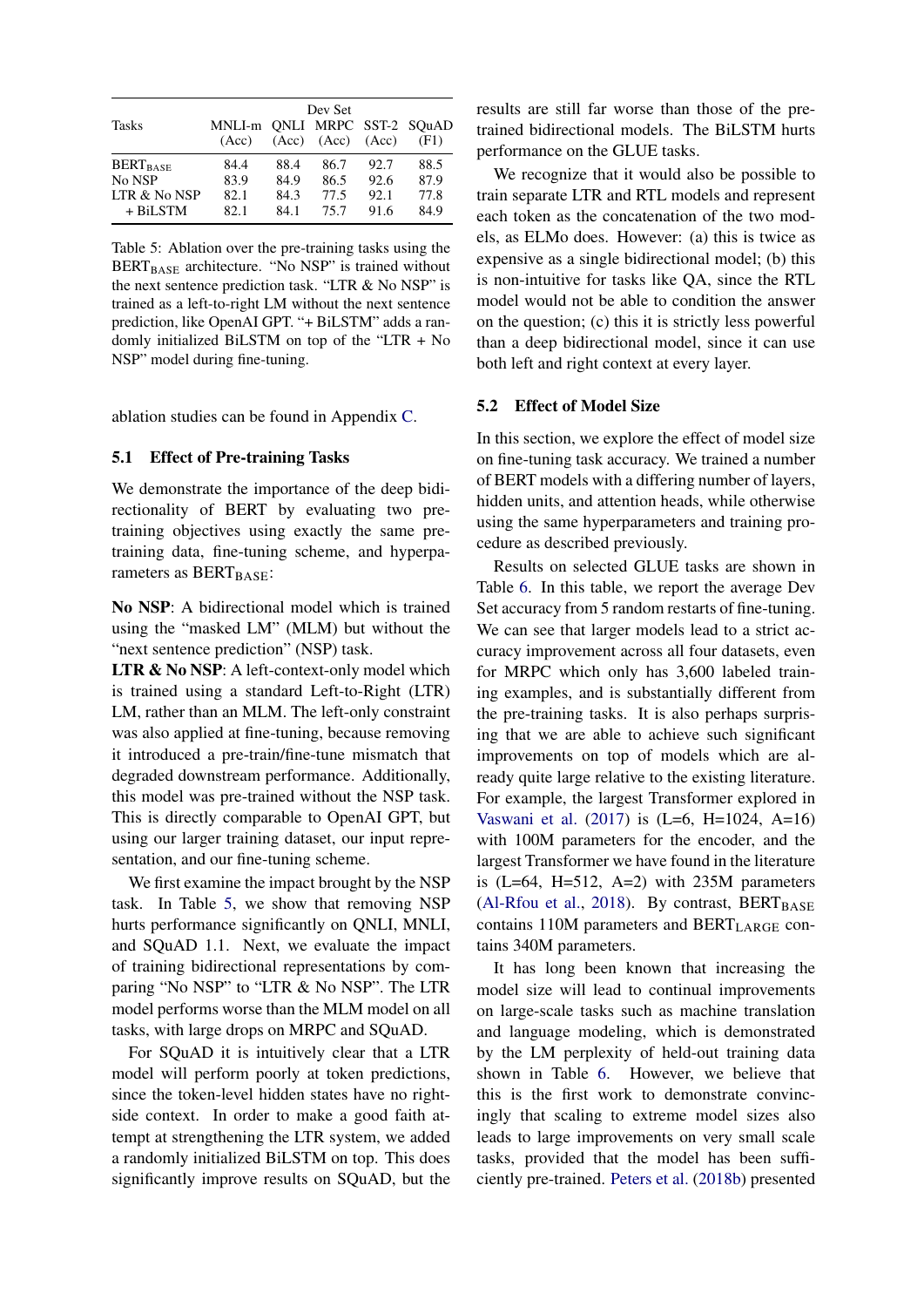mixed results on the downstream task impact of increasing the pre-trained bi-LM size from two to four layers and [Melamud et al.](#page-10-15) [\(2016\)](#page-10-15) mentioned in passing that increasing hidden dimension size from 200 to 600 helped, but increasing further to 1,000 did not bring further improvements. Both of these prior works used a featurebased approach — we hypothesize that when the model is fine-tuned directly on the downstream tasks and uses only a very small number of randomly initialized additional parameters, the taskspecific models can benefit from the larger, more expressive pre-trained representations even when downstream task data is very small.

### <span id="page-8-2"></span>5.3 Feature-based Approach with BERT

All of the BERT results presented so far have used the fine-tuning approach, where a simple classification layer is added to the pre-trained model, and all parameters are jointly fine-tuned on a downstream task. However, the feature-based approach, where fixed features are extracted from the pretrained model, has certain advantages. First, not all tasks can be easily represented by a Transformer encoder architecture, and therefore require a task-specific model architecture to be added. Second, there are major computational benefits to pre-compute an expensive representation of the training data once and then run many experiments with cheaper models on top of this representation.

In this section, we compare the two approaches by applying BERT to the CoNLL-2003 Named Entity Recognition (NER) task [\(Tjong Kim Sang](#page-10-2) [and De Meulder,](#page-10-2) [2003\)](#page-10-2). In the input to BERT, we use a case-preserving WordPiece model, and we include the maximal document context provided by the data. Following standard practice, we formulate this as a tagging task but do not use a CRF

<span id="page-8-0"></span>

|                         | <b>Hyperparams</b>               |                                        |                                      | Dev Set Accuracy                     |                                      |                                      |  |
|-------------------------|----------------------------------|----------------------------------------|--------------------------------------|--------------------------------------|--------------------------------------|--------------------------------------|--|
| #L                      |                                  |                                        | #H #A LM $(ppl)$                     | MNLI-m MRPC SST-2                    |                                      |                                      |  |
| 3<br>6<br>6<br>12<br>12 | 768<br>768<br>768<br>768<br>1024 | 12<br>3<br>12 <sup>2</sup><br>12<br>16 | 5.84<br>5.24<br>4.68<br>3.99<br>3.54 | 77.9<br>80.6<br>81.9<br>84.4<br>85.7 | 79.8<br>82.2<br>84.8<br>86.7<br>86.9 | 88.4<br>90.7<br>91.3<br>92.9<br>93.3 |  |
| 24                      | 1024                             | 16                                     | 3.23                                 | 86.6                                 | 87.8                                 | 93.7                                 |  |

Table 6: Ablation over BERT model size.  $#L =$  the number of layers;  $#H = hidden size$ ;  $#A = number of at$ tention heads. "LM (ppl)" is the masked LM perplexity of held-out training data.

<span id="page-8-1"></span>

| System                                         |      | Dev F1 Test F1 |
|------------------------------------------------|------|----------------|
| ELMo (Peters et al., 2018a)                    | 95.7 | 92.2           |
| $CVT$ (Clark et al., 2018)                     |      | 92.6           |
| CSE (Akbik et al., 2018)                       |      | 93.1           |
| Fine-tuning approach                           |      |                |
| <b>BERTLARGE</b>                               | 96.6 | 92.8           |
| <b>BERT</b> BASE                               | 96.4 | 92.4           |
| Feature-based approach (BERT <sub>BASE</sub> ) |      |                |
| Embeddings                                     | 91.0 |                |
| Second-to-Last Hidden                          | 95.6 |                |
| Last Hidden                                    | 94.9 |                |
| Weighted Sum Last Four Hidden                  | 95.9 |                |
| Concat Last Four Hidden                        | 96.1 |                |
| Weighted Sum All 12 Layers                     | 95.5 |                |

Table 7: CoNLL-2003 Named Entity Recognition results. Hyperparameters were selected using the Dev set. The reported Dev and Test scores are averaged over 5 random restarts using those hyperparameters.

layer in the output. We use the representation of the first sub-token as the input to the token-level classifier over the NER label set.

To ablate the fine-tuning approach, we apply the feature-based approach by extracting the activations from one or more layers *without* fine-tuning any parameters of BERT. These contextual embeddings are used as input to a randomly initialized two-layer 768-dimensional BiLSTM before the classification layer.

Results are presented in Table [7.](#page-8-1) BERT<sub>LARGE</sub> performs competitively with state-of-the-art methods. The best performing method concatenates the token representations from the top four hidden layers of the pre-trained Transformer, which is only 0.3 F1 behind fine-tuning the entire model. This demonstrates that BERT is effective for both finetuning and feature-based approaches.

### 6 Conclusion

Recent empirical improvements due to transfer learning with language models have demonstrated that rich, unsupervised pre-training is an integral part of many language understanding systems. In particular, these results enable even low-resource tasks to benefit from deep unidirectional architectures. Our major contribution is further generalizing these findings to deep *bidirectional* architectures, allowing the same pre-trained model to successfully tackle a broad set of NLP tasks.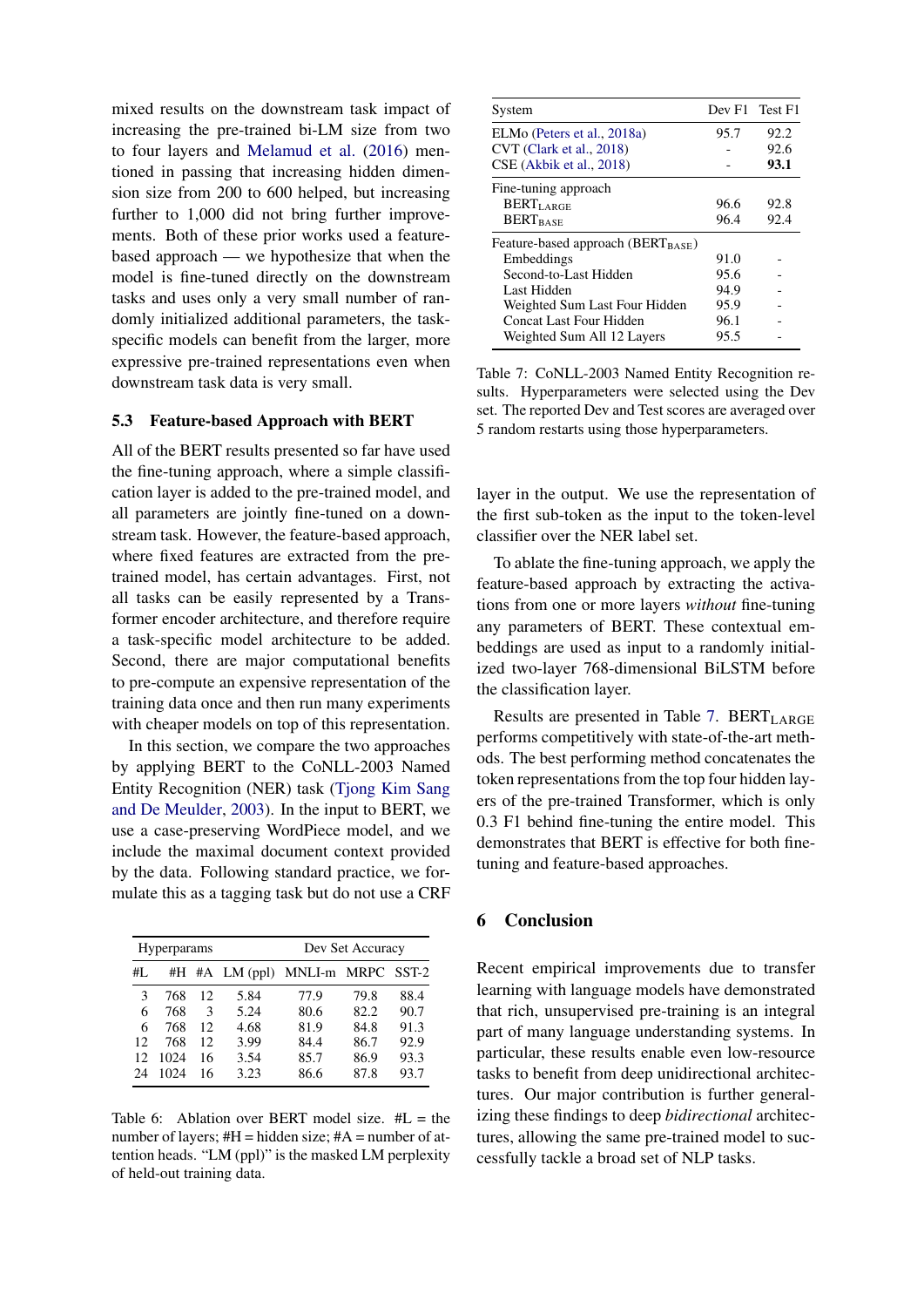### References

- <span id="page-9-18"></span>Alan Akbik, Duncan Blythe, and Roland Vollgraf. 2018. Contextual string embeddings for sequence labeling. In *Proceedings of the 27th International Conference on Computational Linguistics*, pages 1638–1649.
- <span id="page-9-16"></span>Rami Al-Rfou, Dokook Choe, Noah Constant, Mandy Guo, and Llion Jones. 2018. Character-level language modeling with deeper self-attention. *arXiv preprint arXiv:1808.04444*.
- <span id="page-9-5"></span>Rie Kubota Ando and Tong Zhang. 2005. A framework for learning predictive structures from multiple tasks and unlabeled data. *Journal of Machine Learning Research*, 6(Nov):1817–1853.
- <span id="page-9-22"></span>Luisa Bentivogli, Bernardo Magnini, Ido Dagan, Hoa Trang Dang, and Danilo Giampiccolo. 2009. The fifth PASCAL recognizing textual entailment challenge. In *TAC*. NIST.
- <span id="page-9-6"></span>John Blitzer, Ryan McDonald, and Fernando Pereira. 2006. Domain adaptation with structural correspondence learning. In *Proceedings of the 2006 conference on empirical methods in natural language processing*, pages 120–128. Association for Computational Linguistics.
- <span id="page-9-2"></span>Samuel R. Bowman, Gabor Angeli, Christopher Potts, and Christopher D. Manning. 2015. A large annotated corpus for learning natural language inference. In *EMNLP*. Association for Computational Linguistics.
- <span id="page-9-4"></span>Peter F Brown, Peter V Desouza, Robert L Mercer, Vincent J Della Pietra, and Jenifer C Lai. 1992. Class-based n-gram models of natural language. *Computational linguistics*, 18(4):467–479.
- <span id="page-9-21"></span>Daniel Cer, Mona Diab, Eneko Agirre, Inigo Lopez-Gazpio, and Lucia Specia. 2017. [Semeval-2017](https://doi.org/10.18653/v1/S17-2001) [task 1: Semantic textual similarity multilingual and](https://doi.org/10.18653/v1/S17-2001) [crosslingual focused evaluation.](https://doi.org/10.18653/v1/S17-2001) In *Proceedings of the 11th International Workshop on Semantic Evaluation (SemEval-2017)*, pages 1–14, Vancouver, Canada. Association for Computational Linguistics.
- <span id="page-9-13"></span>Ciprian Chelba, Tomas Mikolov, Mike Schuster, Qi Ge, Thorsten Brants, Phillipp Koehn, and Tony Robinson. 2013. One billion word benchmark for measuring progress in statistical language modeling. *arXiv preprint arXiv:1312.3005*.
- <span id="page-9-20"></span>Z. Chen, H. Zhang, X. Zhang, and L. Zhao. 2018. [Quora question pairs.](https://data.quora.com/First-Quora-Dataset-Release-Question-Pairs)
- <span id="page-9-14"></span>Christopher Clark and Matt Gardner. 2018. Simple and effective multi-paragraph reading comprehension. In *ACL*.
- <span id="page-9-17"></span>Kevin Clark, Minh-Thang Luong, Christopher D Manning, and Quoc Le. 2018. Semi-supervised sequence modeling with cross-view training. In *Proceedings of the 2018 Conference on Empirical Methods in Natural Language Processing*, pages 1914– 1925.
- <span id="page-9-10"></span>Ronan Collobert and Jason Weston. 2008. A unified architecture for natural language processing: Deep neural networks with multitask learning. In *Proceedings of the 25th international conference on Machine learning*, pages 160–167. ACM.
- <span id="page-9-11"></span>Alexis Conneau, Douwe Kiela, Holger Schwenk, Loïc Barrault, and Antoine Bordes. 2017. [Supervised](https://www.aclweb.org/anthology/D17-1070) [learning of universal sentence representations from](https://www.aclweb.org/anthology/D17-1070) [natural language inference data.](https://www.aclweb.org/anthology/D17-1070) In *Proceedings of the 2017 Conference on Empirical Methods in Natural Language Processing*, pages 670–680, Copenhagen, Denmark. Association for Computational Linguistics.
- <span id="page-9-0"></span>Andrew M Dai and Quoc V Le. 2015. Semi-supervised sequence learning. In *Advances in neural information processing systems*, pages 3079–3087.
- <span id="page-9-12"></span>J. Deng, W. Dong, R. Socher, L.-J. Li, K. Li, and L. Fei-Fei. 2009. ImageNet: A Large-Scale Hierarchical Image Database. In *CVPR09*.
- <span id="page-9-3"></span>William B Dolan and Chris Brockett. 2005. Automatically constructing a corpus of sentential paraphrases. In *Proceedings of the Third International Workshop on Paraphrasing (IWP2005)*.
- <span id="page-9-9"></span>William Fedus, Ian Goodfellow, and Andrew M Dai. 2018. Maskgan: Better text generation via filling in the . *arXiv preprint arXiv:1801.07736*.
- <span id="page-9-19"></span>Dan Hendrycks and Kevin Gimpel. 2016. [Bridging](http://arxiv.org/abs/1606.08415) [nonlinearities and stochastic regularizers with gaus](http://arxiv.org/abs/1606.08415)[sian error linear units.](http://arxiv.org/abs/1606.08415) *CoRR*, abs/1606.08415.
- <span id="page-9-8"></span>Felix Hill, Kyunghyun Cho, and Anna Korhonen. 2016. Learning distributed representations of sentences from unlabelled data. In *Proceedings of the 2016 Conference of the North American Chapter of the Association for Computational Linguistics: Human Language Technologies*. Association for Computational Linguistics.
- <span id="page-9-1"></span>Jeremy Howard and Sebastian Ruder. 2018. [Universal](http://arxiv.org/abs/1801.06146) [language model fine-tuning for text classification.](http://arxiv.org/abs/1801.06146) In *ACL*. Association for Computational Linguistics.
- <span id="page-9-15"></span>Minghao Hu, Yuxing Peng, Zhen Huang, Xipeng Qiu, Furu Wei, and Ming Zhou. 2018. Reinforced mnemonic reader for machine reading comprehension. In *IJCAI*.
- <span id="page-9-7"></span>Yacine Jernite, Samuel R. Bowman, and David Sontag. 2017. [Discourse-based objectives for fast un](http://arxiv.org/abs/1705.00557)[supervised sentence representation learning.](http://arxiv.org/abs/1705.00557) *CoRR*, abs/1705.00557.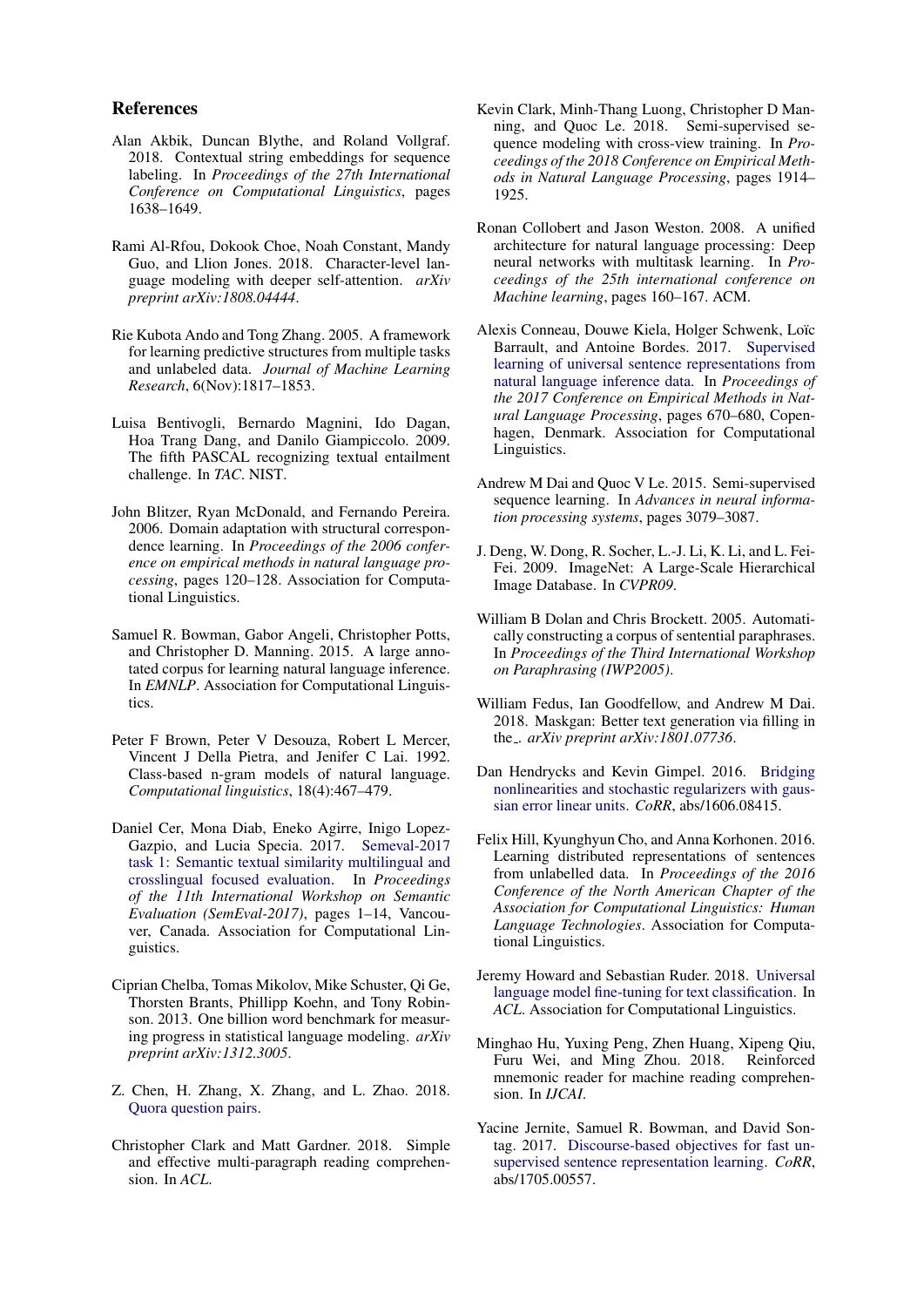- <span id="page-10-21"></span>Mandar Joshi, Eunsol Choi, Daniel S Weld, and Luke Zettlemoyer. 2017. Triviaqa: A large scale distantly supervised challenge dataset for reading comprehension. In *ACL*.
- <span id="page-10-10"></span>Ryan Kiros, Yukun Zhu, Ruslan R Salakhutdinov, Richard Zemel, Raquel Urtasun, Antonio Torralba, and Sanja Fidler. 2015. Skip-thought vectors. In *Advances in neural information processing systems*, pages 3294–3302.
- <span id="page-10-12"></span>Quoc Le and Tomas Mikolov. 2014. Distributed representations of sentences and documents. In *International Conference on Machine Learning*, pages 1188–1196.
- <span id="page-10-24"></span>Hector J Levesque, Ernest Davis, and Leora Morgenstern. 2011. The winograd schema challenge. In *Aaai spring symposium: Logical formalizations of commonsense reasoning*, volume 46, page 47.
- <span id="page-10-11"></span>Lajanugen Logeswaran and Honglak Lee. 2018. [An](https://openreview.net/forum?id=rJvJXZb0W) [efficient framework for learning sentence represen](https://openreview.net/forum?id=rJvJXZb0W)[tations.](https://openreview.net/forum?id=rJvJXZb0W) In *International Conference on Learning Representations*.
- <span id="page-10-17"></span>Bryan McCann, James Bradbury, Caiming Xiong, and Richard Socher. 2017. Learned in translation: Contextualized word vectors. In *NIPS*.
- <span id="page-10-15"></span>Oren Melamud, Jacob Goldberger, and Ido Dagan. 2016. context2vec: Learning generic context embedding with bidirectional LSTM. In *CoNLL*.
- <span id="page-10-6"></span>Tomas Mikolov, Ilya Sutskever, Kai Chen, Greg S Corrado, and Jeff Dean. 2013. Distributed representations of words and phrases and their compositionality. In *Advances in Neural Information Processing Systems 26*, pages 3111–3119. Curran Associates, Inc.
- <span id="page-10-9"></span>Andriy Mnih and Geoffrey E Hinton. 2009. [A scal](http://papers.nips.cc/paper/3583-a-scalable-hierarchical-distributed-language-model.pdf)[able hierarchical distributed language model.](http://papers.nips.cc/paper/3583-a-scalable-hierarchical-distributed-language-model.pdf) In D. Koller, D. Schuurmans, Y. Bengio, and L. Bottou, editors, *Advances in Neural Information Processing Systems 21*, pages 1081–1088. Curran Associates, Inc.
- <span id="page-10-19"></span>Ankur P Parikh, Oscar Täckström, Dipanjan Das, and Jakob Uszkoreit. 2016. A decomposable attention model for natural language inference. In *EMNLP*.
- <span id="page-10-7"></span>Jeffrey Pennington, Richard Socher, and Christopher D. Manning. 2014. [Glove: Global vectors for](http://www.aclweb.org/anthology/D14-1162) [word representation.](http://www.aclweb.org/anthology/D14-1162) In *Empirical Methods in Natural Language Processing (EMNLP)*, pages 1532– 1543.
- <span id="page-10-13"></span>Matthew Peters, Waleed Ammar, Chandra Bhagavatula, and Russell Power. 2017. Semi-supervised sequence tagging with bidirectional language models. In *ACL*.
- <span id="page-10-0"></span>Matthew Peters, Mark Neumann, Mohit Iyyer, Matt Gardner, Christopher Clark, Kenton Lee, and Luke Zettlemoyer. 2018a. Deep contextualized word representations. In *NAACL*.
- <span id="page-10-23"></span>Matthew Peters, Mark Neumann, Luke Zettlemoyer, and Wen-tau Yih. 2018b. Dissecting contextual word embeddings: Architecture and representation. In *Proceedings of the 2018 Conference on Empirical Methods in Natural Language Processing*, pages 1499–1509.
- <span id="page-10-1"></span>Alec Radford, Karthik Narasimhan, Tim Salimans, and Ilya Sutskever. 2018. Improving language understanding with unsupervised learning. Technical report, OpenAI.
- <span id="page-10-3"></span>Pranav Rajpurkar, Jian Zhang, Konstantin Lopyrev, and Percy Liang. 2016. Squad: 100,000+ questions for machine comprehension of text. In *Proceedings of the 2016 Conference on Empirical Methods in Natural Language Processing*, pages 2383–2392.
- <span id="page-10-20"></span>Minjoon Seo, Aniruddha Kembhavi, Ali Farhadi, and Hannaneh Hajishirzi. 2017. Bidirectional attention flow for machine comprehension. In *ICLR*.
- <span id="page-10-14"></span>Richard Socher, Alex Perelygin, Jean Wu, Jason Chuang, Christopher D Manning, Andrew Ng, and Christopher Potts. 2013. Recursive deep models for semantic compositionality over a sentiment treebank. In *Proceedings of the 2013 conference on empirical methods in natural language processing*, pages 1631–1642.
- <span id="page-10-22"></span>Fu Sun, Linyang Li, Xipeng Qiu, and Yang Liu. 2018. U-net: Machine reading comprehension with unanswerable questions. *arXiv preprint arXiv:1810.06638*.
- <span id="page-10-5"></span>Wilson L Taylor. 1953. Cloze procedure: A new tool for measuring readability. *Journalism Bulletin*, 30(4):415–433.
- <span id="page-10-2"></span>Erik F Tjong Kim Sang and Fien De Meulder. 2003. Introduction to the conll-2003 shared task: Language-independent named entity recognition. In *CoNLL*.
- <span id="page-10-8"></span>Joseph Turian, Lev Ratinov, and Yoshua Bengio. 2010. Word representations: A simple and general method for semi-supervised learning. In *Proceedings of the 48th Annual Meeting of the Association for Computational Linguistics*, ACL '10, pages 384–394.
- <span id="page-10-4"></span>Ashish Vaswani, Noam Shazeer, Niki Parmar, Jakob Uszkoreit, Llion Jones, Aidan N Gomez, Lukasz Kaiser, and Illia Polosukhin. 2017. Attention is all you need. In *Advances in Neural Information Processing Systems*, pages 6000–6010.
- <span id="page-10-18"></span>Pascal Vincent, Hugo Larochelle, Yoshua Bengio, and Pierre-Antoine Manzagol. 2008. Extracting and composing robust features with denoising autoencoders. In *Proceedings of the 25th international conference on Machine learning*, pages 1096–1103. ACM.
- <span id="page-10-16"></span>Alex Wang, Amanpreet Singh, Julian Michael, Felix Hill, Omer Levy, and Samuel Bowman. 2018a. Glue: A multi-task benchmark and analysis platform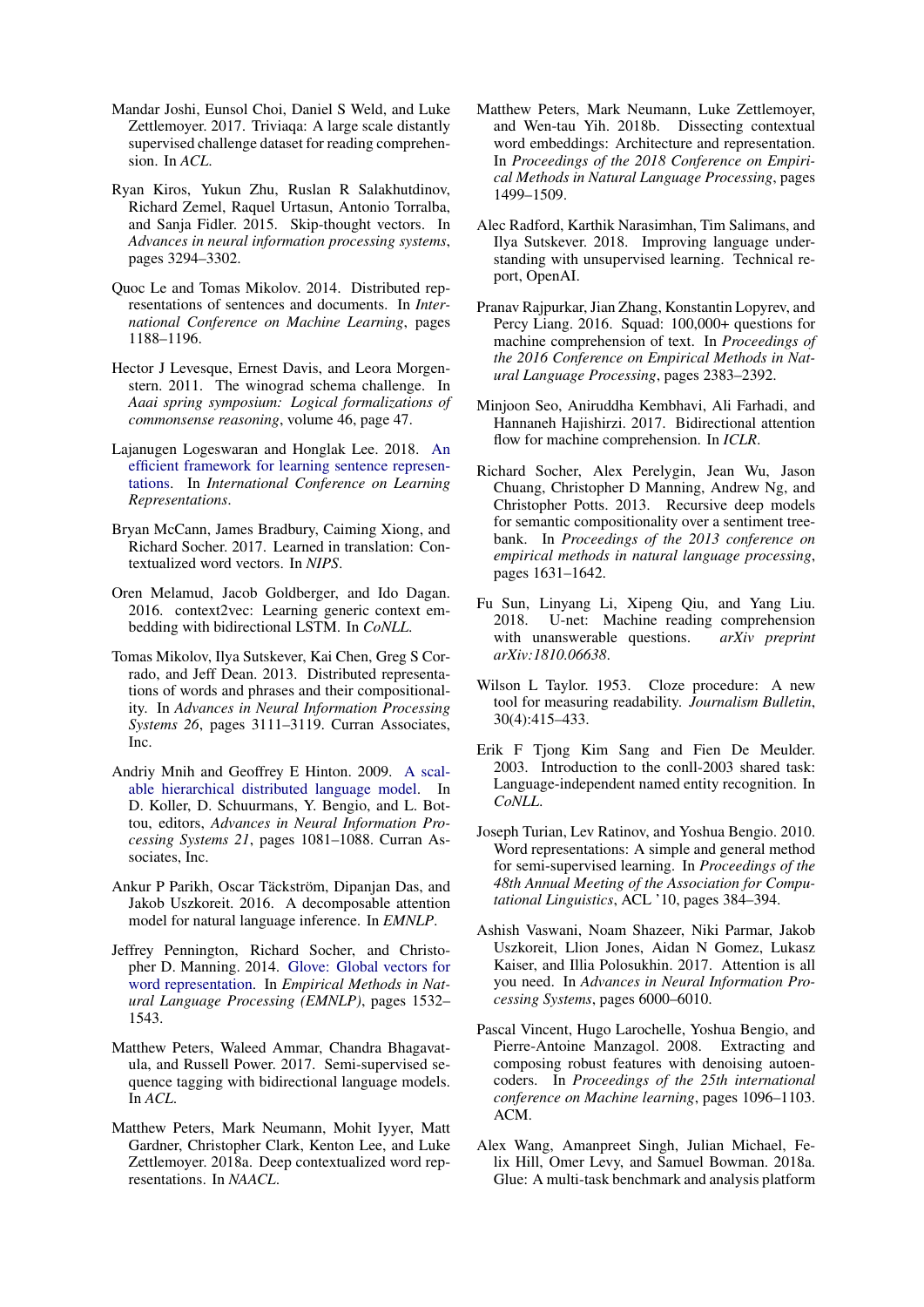for natural language understanding. In *Proceedings of the 2018 EMNLP Workshop BlackboxNLP: Analyzing and Interpreting Neural Networks for NLP*, pages 353–355.

- <span id="page-11-5"></span>Wei Wang, Ming Yan, and Chen Wu. 2018b. Multigranularity hierarchical attention fusion networks for reading comprehension and question answering. In *Proceedings of the 56th Annual Meeting of the Association for Computational Linguistics (Volume 1: Long Papers)*. Association for Computational Linguistics.
- <span id="page-11-8"></span>Alex Warstadt, Amanpreet Singh, and Samuel R Bowman. 2018. Neural network acceptability judgments. *arXiv preprint arXiv:1805.12471*.
- <span id="page-11-0"></span>Adina Williams, Nikita Nangia, and Samuel R Bowman. 2018. A broad-coverage challenge corpus for sentence understanding through inference. In *NAACL*.
- <span id="page-11-2"></span>Yonghui Wu, Mike Schuster, Zhifeng Chen, Quoc V Le, Mohammad Norouzi, Wolfgang Macherey, Maxim Krikun, Yuan Cao, Qin Gao, Klaus Macherey, et al. 2016. chine translation system: Bridging the gap between human and machine translation. *arXiv preprint arXiv:1609.08144*.
- <span id="page-11-1"></span>Jason Yosinski, Jeff Clune, Yoshua Bengio, and Hod Lipson. 2014. How transferable are features in deep neural networks? In *Advances in neural information processing systems*, pages 3320–3328.
- <span id="page-11-4"></span>Adams Wei Yu, David Dohan, Minh-Thang Luong, Rui Zhao, Kai Chen, Mohammad Norouzi, and Quoc V Le. 2018. QANet: Combining local convolution with global self-attention for reading comprehension. In *ICLR*.
- <span id="page-11-6"></span>Rowan Zellers, Yonatan Bisk, Roy Schwartz, and Yejin Choi. 2018. Swag: A large-scale adversarial dataset for grounded commonsense inference. In *Proceedings of the 2018 Conference on Empirical Methods in Natural Language Processing (EMNLP)*.
- <span id="page-11-3"></span>Yukun Zhu, Ryan Kiros, Rich Zemel, Ruslan Salakhutdinov, Raquel Urtasun, Antonio Torralba, and Sanja Fidler. 2015. Aligning books and movies: Towards story-like visual explanations by watching movies and reading books. In *Proceedings of the IEEE international conference on computer vision*, pages 19–27.

## Appendix for "BERT: Pre-training of Deep Bidirectional Transformers for Language Understanding"

We organize the appendix into three sections:

• Additional implementation details for BERT are presented in Appendix [A;](#page-11-7)

- Additional details for our experiments are presented in Appendix [B;](#page-13-2) and
- Additional ablation studies are presented in Appendix [C.](#page-15-1)

We present additional ablation studies for BERT including:

- Effect of Number of Training Steps; and
- Ablation for Different Masking Procedures.

### <span id="page-11-7"></span>A Additional Details for BERT

### A.1 Illustration of the Pre-training Tasks

We provide examples of the pre-training tasks in the following.

Masked LM and the Masking Procedure Assuming the unlabeled sentence is my dog is hairy, and during the random masking procedure we chose the 4-th token (which corresponding to hairy), our masking procedure can be further illustrated by

- 80% of the time: Replace the word with the [MASK] token, e.g., my dog is hairy  $\rightarrow$ my dog is [MASK]
- 10% of the time: Replace the word with a random word, e.g., my dog is hairy  $\rightarrow$  my dog is apple
- 10% of the time: Keep the word unchanged, e.g., my dog is hairy  $\rightarrow$  my dog is hairy. The purpose of this is to bias the representation towards the actual observed word.

The advantage of this procedure is that the Transformer encoder does not know which words it will be asked to predict or which have been replaced by random words, so it is forced to keep a distributional contextual representation of *every* input token. Additionally, because random replacement only occurs for 1.5% of all tokens (i.e.,  $10\%$  of  $15\%$ ), this does not seem to harm the model's language understanding capability. In Section [C.2,](#page-15-0) we evaluate the impact this procedure.

Compared to standard langauge model training, the masked LM only make predictions on 15% of tokens in each batch, which suggests that more pre-training steps may be required for the model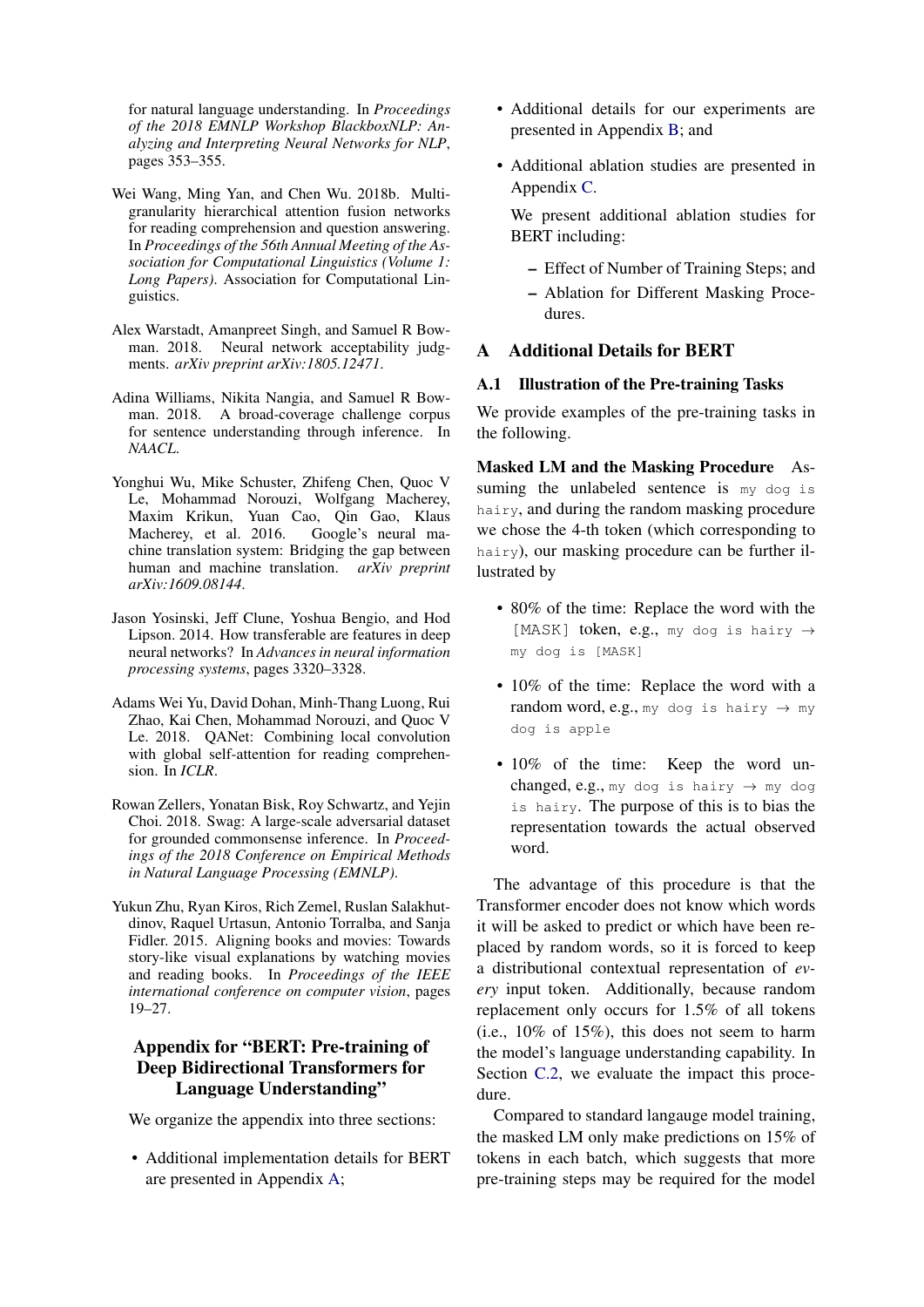<span id="page-12-1"></span>

Figure 3: Differences in pre-training model architectures. BERT uses a bidirectional Transformer. OpenAI GPT uses a left-to-right Transformer. ELMo uses the concatenation of independently trained left-to-right and right-toleft LSTMs to generate features for downstream tasks. Among the three, only BERT representations are jointly conditioned on both left and right context in all layers. In addition to the architecture differences, BERT and OpenAI GPT are fine-tuning approaches, while ELMo is a feature-based approach.

to converge. In Section [C.1](#page-15-2) we demonstrate that MLM does converge marginally slower than a leftto-right model (which predicts every token), but the empirical improvements of the MLM model far outweigh the increased training cost.

Next Sentence Prediction The next sentence prediction task can be illustrated in the following examples.

 $Input = [CLS]$  the man went to  $[MASK]$  store  $[SEP]$ he bought a gallon [MASK] milk [SEP]  $Label = <sub>ISNext</sub>$ 

 $Input = [CLS]$  the man [MASK] to the store [SEP] penguin [MASK] are flight ##less birds [SEP]  $Label =$  NotNext

### A.2 Pre-training Procedure

To generate each training input sequence, we sample two spans of text from the corpus, which we refer to as "sentences" even though they are typically much longer than single sentences (but can be shorter also). The first sentence receives the A embedding and the second receives the B embedding. 50% of the time B is the actual next sentence that follows A and 50% of the time it is a random sentence, which is done for the "next sentence prediction" task. They are sampled such that the combined length is  $\leq 512$  tokens. The LM masking is applied after WordPiece tokenization with a uniform masking rate of 15%, and no special consideration given to partial word pieces.

We train with batch size of 256 sequences (256 sequences  $* 512$  tokens = 128,000 tokens/batch) for 1,000,000 steps, which is approximately 40 epochs over the 3.3 billion word corpus. We use Adam with learning rate of 1e-4,  $\beta_1 = 0.9$ ,  $\beta_2 = 0.999$ , L2 weight decay of 0.01, learning rate warmup over the first 10,000 steps, and linear decay of the learning rate. We use a dropout probability of 0.1 on all layers. We use a gelu activation [\(Hendrycks and Gimpel,](#page-9-19) [2016\)](#page-9-19) rather than the standard relu, following OpenAI GPT. The training loss is the sum of the mean masked LM likelihood and the mean next sentence prediction likelihood.

Training of BERT<sub>BASE</sub> was performed on 4 Cloud TPUs in Pod configuration (16 TPU chips total).<sup>[13](#page-12-0)</sup> Training of  $BERT_{LARGE}$  was performed on 16 Cloud TPUs (64 TPU chips total). Each pretraining took 4 days to complete.

Longer sequences are disproportionately expensive because attention is quadratic to the sequence length. To speed up pretraing in our experiments, we pre-train the model with sequence length of 128 for 90% of the steps. Then, we train the rest 10% of the steps of sequence of 512 to learn the positional embeddings.

### A.3 Fine-tuning Procedure

For fine-tuning, most model hyperparameters are the same as in pre-training, with the exception of the batch size, learning rate, and number of training epochs. The dropout probability was always kept at 0.1. The optimal hyperparameter values are task-specific, but we found the following range of possible values to work well across all tasks:

<sup>•</sup> Batch size: 16, 32

<span id="page-12-0"></span><sup>13</sup>https://cloudplatform.googleblog.com/2018/06/Cloud-TPU-now-offers-preemptible-pricing-and-globalavailability.html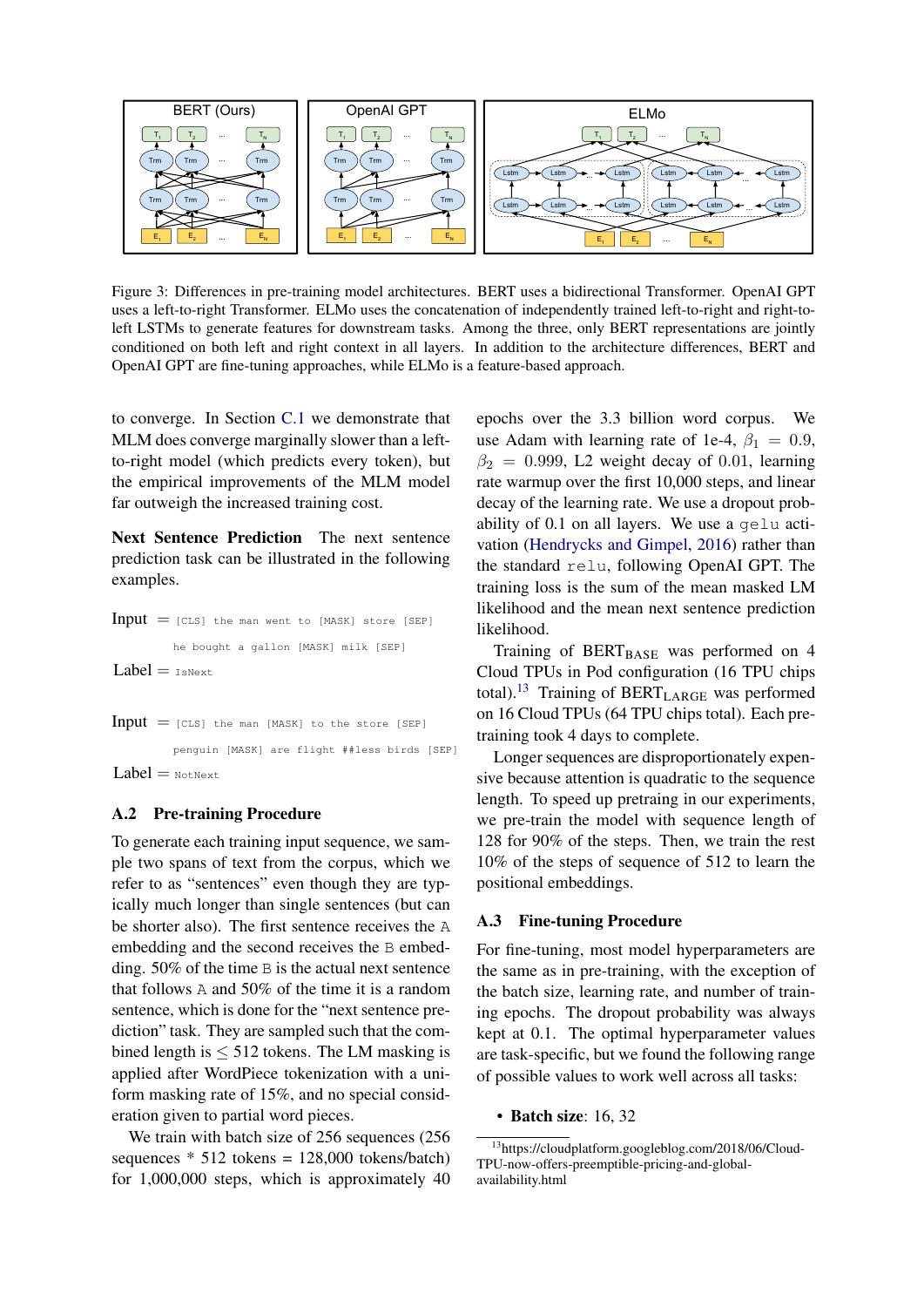• Learning rate (Adam): 5e-5, 3e-5, 2e-5

• Number of epochs: 2, 3, 4

We also observed that large data sets (e.g., 100k+ labeled training examples) were far less sensitive to hyperparameter choice than small data sets. Fine-tuning is typically very fast, so it is reasonable to simply run an exhaustive search over the above parameters and choose the model that performs best on the development set.

## A.4 Comparison of BERT, ELMo ,and OpenAI GPT

Here we studies the differences in recent popular representation learning models including ELMo, OpenAI GPT and BERT. The comparisons between the model architectures are shown visually in Figure [3.](#page-12-1) Note that in addition to the architecture differences, BERT and OpenAI GPT are finetuning approaches, while ELMo is a feature-based approach.

The most comparable existing pre-training method to BERT is OpenAI GPT, which trains a left-to-right Transformer LM on a large text corpus. In fact, many of the design decisions in BERT were intentionally made to make it as close to GPT as possible so that the two methods could be minimally compared. The core argument of this work is that the bi-directionality and the two pretraining tasks presented in Section [3.1](#page-3-2) account for the majority of the empirical improvements, but we do note that there are several other differences between how BERT and GPT were trained:

- GPT is trained on the BooksCorpus (800M words); BERT is trained on the BooksCorpus (800M words) and Wikipedia (2,500M words).
- GPT uses a sentence separator ([SEP]) and classifier token ([CLS]) which are only introduced at fine-tuning time; BERT learns [SEP], [CLS] and sentence A/B embeddings during pre-training.
- GPT was trained for 1M steps with a batch size of 32,000 words; BERT was trained for 1M steps with a batch size of 128,000 words.
- GPT used the same learning rate of 5e-5 for all fine-tuning experiments; BERT chooses a task-specific fine-tuning learning rate which performs the best on the development set.

To isolate the effect of these differences, we perform ablation experiments in Section [5.1](#page-7-0) which demonstrate that the majority of the improvements are in fact coming from the two pre-training tasks and the bidirectionality they enable.

## <span id="page-13-0"></span>A.5 Illustrations of Fine-tuning on Different Tasks

The illustration of fine-tuning BERT on different tasks can be seen in Figure [4.](#page-14-0) Our task-specific models are formed by incorporating BERT with one additional output layer, so a minimal number of parameters need to be learned from scratch. Among the tasks, (a) and (b) are sequence-level tasks while (c) and (d) are token-level tasks. In the figure,  $E$  represents the input embedding,  $T_i$ represents the contextual representation of token  $i$ , [CLS] is the special symbol for classification output, and [SEP] is the special symbol to separate non-consecutive token sequences.

## <span id="page-13-2"></span>B Detailed Experimental Setup

## <span id="page-13-1"></span>B.1 Detailed Descriptions for the GLUE Benchmark Experiments.

Our GLUE results in Tabl[e1](#page-5-1) are obtained from [https://gluebenchmark.com/](https://gluebenchmark.com/leaderboard) [leaderboard](https://gluebenchmark.com/leaderboard) and [https://blog.](https://blog.openai.com/language-unsupervised) [openai.com/language-unsupervised](https://blog.openai.com/language-unsupervised). The GLUE benchmark includes the following datasets, the descriptions of which were originally summarized in [Wang et al.](#page-10-16) [\(2018a\)](#page-10-16):

MNLI Multi-Genre Natural Language Inference is a large-scale, crowdsourced entailment classification task [\(Williams et al.,](#page-11-0) [2018\)](#page-11-0). Given a pair of sentences, the goal is to predict whether the second sentence is an *entailment*, *contradiction*, or *neutral* with respect to the first one.

QQP Quora Question Pairs is a binary classification task where the goal is to determine if two questions asked on Quora are semantically equivalent [\(Chen et al.,](#page-9-20) [2018\)](#page-9-20).

QNLI Question Natural Language Inference is a version of the Stanford Question Answering Dataset [\(Rajpurkar et al.,](#page-10-3) [2016\)](#page-10-3) which has been converted to a binary classification task [\(Wang](#page-10-16) [et al.,](#page-10-16) [2018a\)](#page-10-16). The positive examples are (question, sentence) pairs which do contain the correct answer, and the negative examples are (question, sentence) from the same paragraph which do not contain the answer.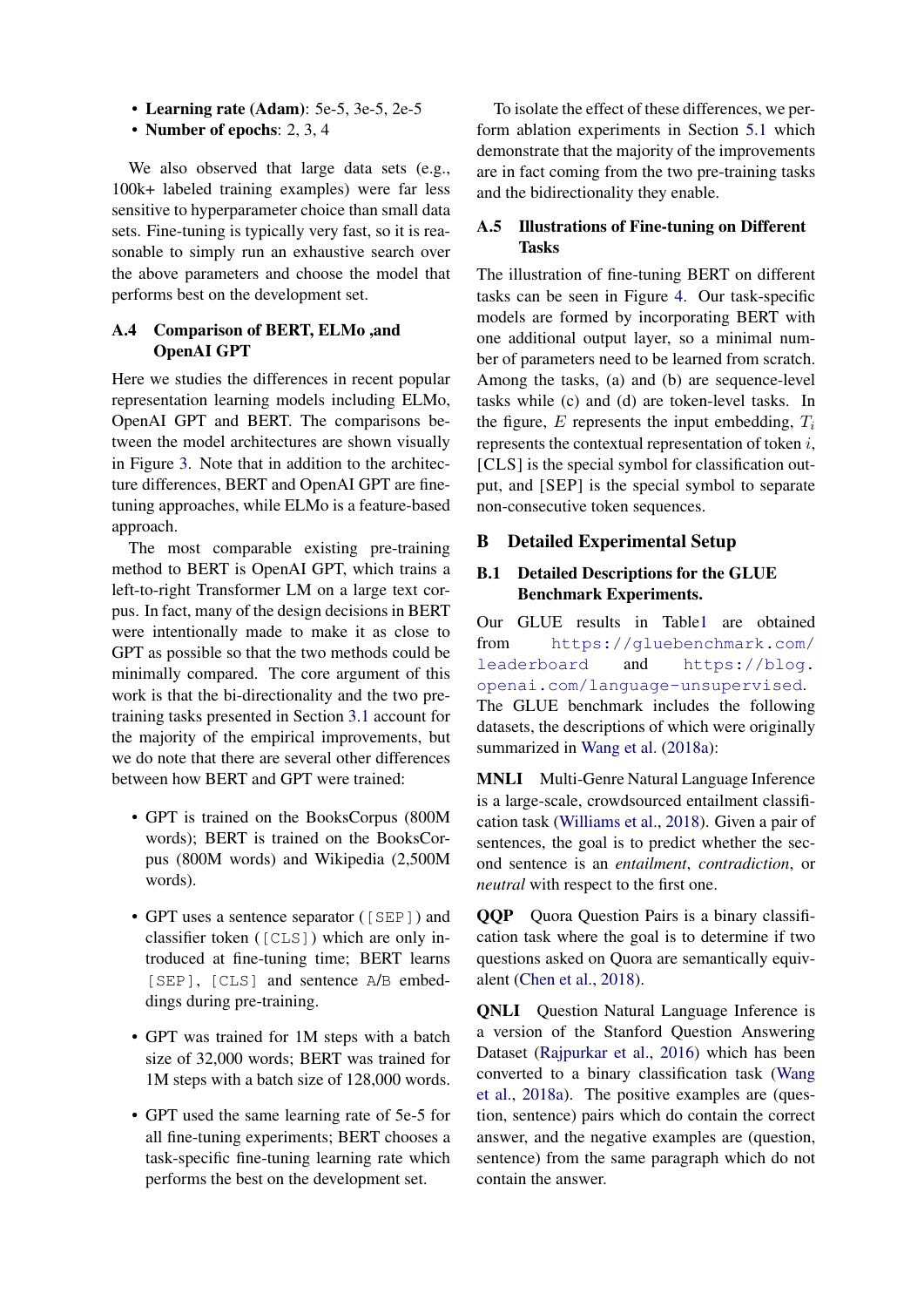<span id="page-14-0"></span>

Figure 4: Illustrations of Fine-tuning BERT on Different Tasks.

SST-2 The Stanford Sentiment Treebank is a binary single-sentence classification task consisting of sentences extracted from movie reviews with human annotations of their sentiment [\(Socher](#page-10-14) [et al.,](#page-10-14) [2013\)](#page-10-14).

CoLA The Corpus of Linguistic Acceptability is a binary single-sentence classification task, where the goal is to predict whether an English sentence is linguistically "acceptable" or not [\(Warstadt](#page-11-8) [et al.,](#page-11-8) [2018\)](#page-11-8).

STS-B The Semantic Textual Similarity Benchmark is a collection of sentence pairs drawn from news headlines and other sources [\(Cer et al.,](#page-9-21) [2017\)](#page-9-21). They were annotated with a score from 1 to 5 denoting how similar the two sentences are in terms of semantic meaning.

MRPC Microsoft Research Paraphrase Corpus consists of sentence pairs automatically extracted from online news sources, with human annotations for whether the sentences in the pair are semantically equivalent [\(Dolan and Brockett,](#page-9-3) [2005\)](#page-9-3).

RTE Recognizing Textual Entailment is a binary entailment task similar to MNLI, but with much less training data [\(Bentivogli et al.,](#page-9-22) [2009\)](#page-9-22).<sup>[14](#page-14-1)</sup>

WNLI Winograd NLI is a small natural language inference dataset [\(Levesque et al.,](#page-10-24) [2011\)](#page-10-24). The GLUE webpage notes that there are issues with the construction of this dataset,  $15$  and every trained system that's been submitted to GLUE has performed worse than the 65.1 baseline accuracy of predicting the majority class. We therefore exclude this set to be fair to OpenAI GPT. For our GLUE submission, we always predicted the ma-

<span id="page-14-1"></span><sup>&</sup>lt;sup>14</sup>Note that we only report single-task fine-tuning results in this paper. A multitask fine-tuning approach could potentially push the performance even further. For example, we did observe substantial improvements on RTE from multitask training with MNLI.

<span id="page-14-2"></span><sup>15</sup><https://gluebenchmark.com/faq>